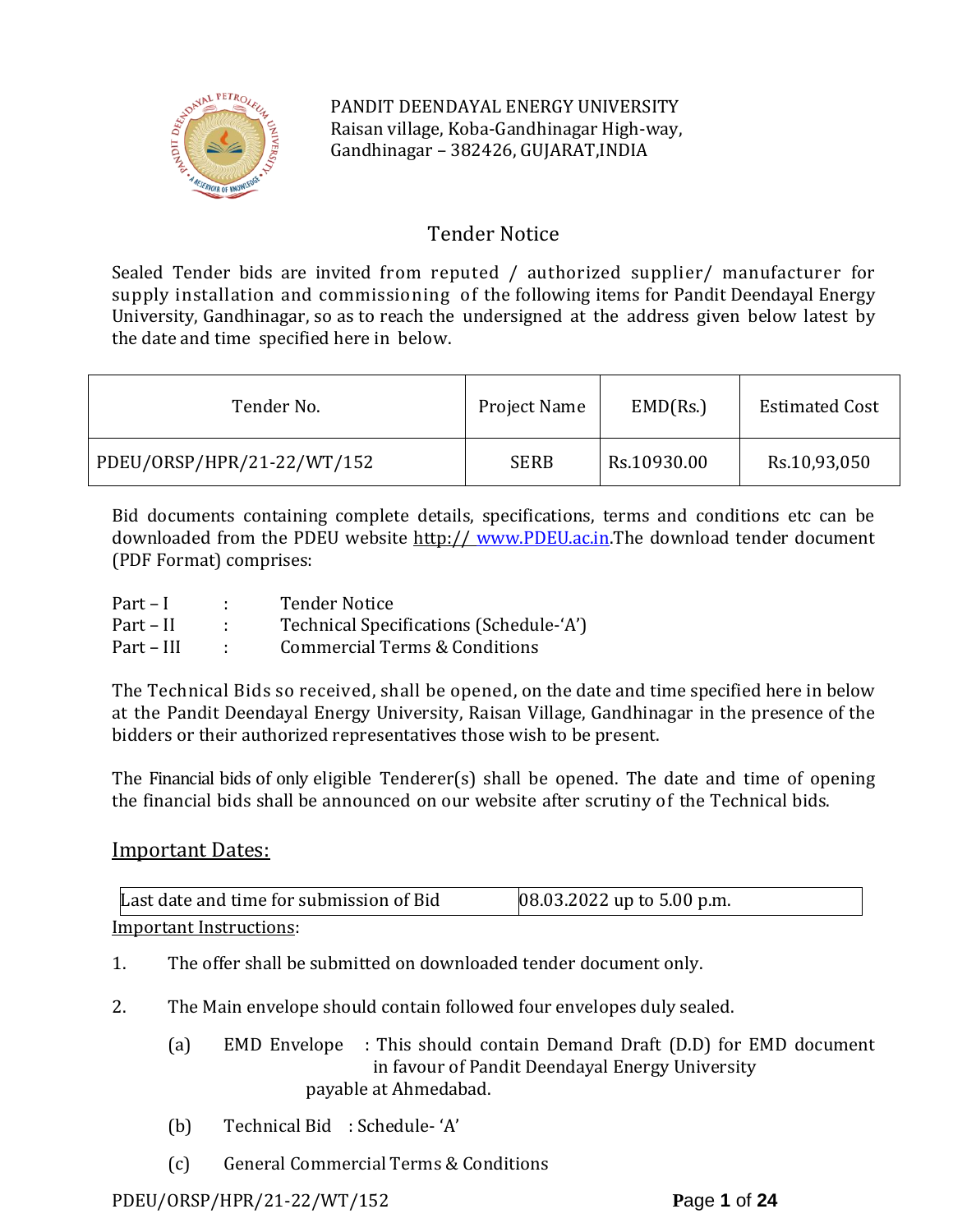(d) Price Bid : (Schedule 'B') should contain only Price Bid.

All the four envelopes should be super scribed with tender No., date of opening and Name of the bidder.

- 3. Offer without EMD is liable to be rejected forthwith.
- 4. The Tender, duly completed, should be sent by RPAD or Speed Post or Courier Service (Hand Delivery is not acceptable) so as to reach latest by the date and time specified here in above. Tender received after the due date and time shall be rejected irrespective of delay due to postal service or any other reasons.
- 5. Any technical query, information clarification pertaining to this tender may be referred to Dr. Pawan Gupta(Email: pawan.gupta@spt.pdpu.ac.in) OR [purchase@pdpu.ac.in](mailto:purchase@pdpu.ac.in)

PDEU reserves right to reject any OR all tenders without assigning any reason.

Sd/-

Registrar Pandit Deendayal Energy University Raisan village, Koba-Gandhinagar High-way, Gandhinagar – 382426, GUJARAT,INDIA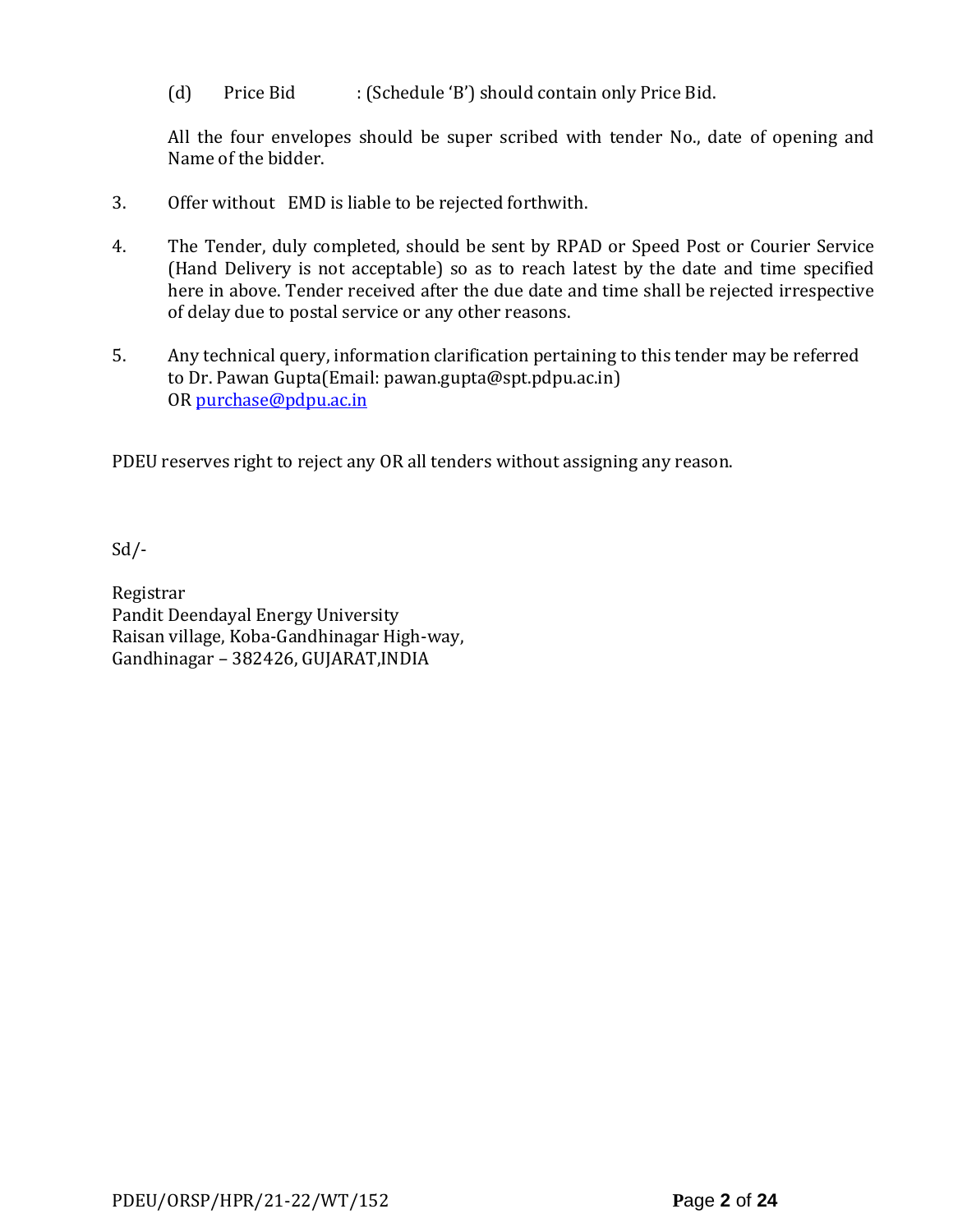# PART-II

# SCHEDULE-'A'

# DETAILS TECHNICAL SPECIFICATION FOR HIGH PRESSURE REACTOR (SS)

| <b>NAME OF THE</b><br><b>EQUIPMENT</b>      | SPECIFICATION                                                                                                                           | <b>QTY</b> |
|---------------------------------------------|-----------------------------------------------------------------------------------------------------------------------------------------|------------|
|                                             | . Main reactor<br>of 1 liter capacity with water jacket for heating & cooling Max.200 bar pressure<br>rating M.O.C SS316 (Wetted Parts) |            |
|                                             | Thermodynamic cell with top drive magnetic Stirrer<br>0.25 liters capacity<br>Max. 200 bar pressure rating M.O.C SS316 (Wetted Parts)   |            |
| <b>HIGH PRESSURE</b><br><b>REACTOR (SS)</b> | <b>Gas collector</b><br>1 liters capacity<br>Max. 200 bar pressure rating<br>M.O.C SS316 (Wetted Parts)                                 |            |
|                                             | <b>Weight Balance</b><br>Max 10 to 15 kg capacity                                                                                       |            |
|                                             | <b>Accumulator</b><br>500ml Volume<br>Max. 200 bar pressure rating<br>M.O.C SS316 (Wetted Parts)                                        |            |
|                                             | <b>Back Pressure Regulator</b><br>Rating 200bar (Spring operated OR Gas operated)                                                       |            |
|                                             | <b>Data Acquisition system</b><br>Computable with PC                                                                                    |            |
|                                             | <b>Temperature sensors</b><br>Temperature measurement of main Reactor Cell & Gas Collector cell and<br>thermodynamic cell.              |            |
|                                             | <b>Pressure Transmitter</b><br>Pressure measurement of main Reactor Cell & Gas Collector cell and<br>thermodynamic cell.                |            |
|                                             | <b>Filter</b><br>size: 0.16mm                                                                                                           |            |
|                                             | <b>Valve, Fittings &amp; Tubing</b><br>Robust high pressure Ball valves as per system requirement (0.5mm 20                             |            |
|                                             | numbers) Low Background Sample Holder (Set of 2)                                                                                        |            |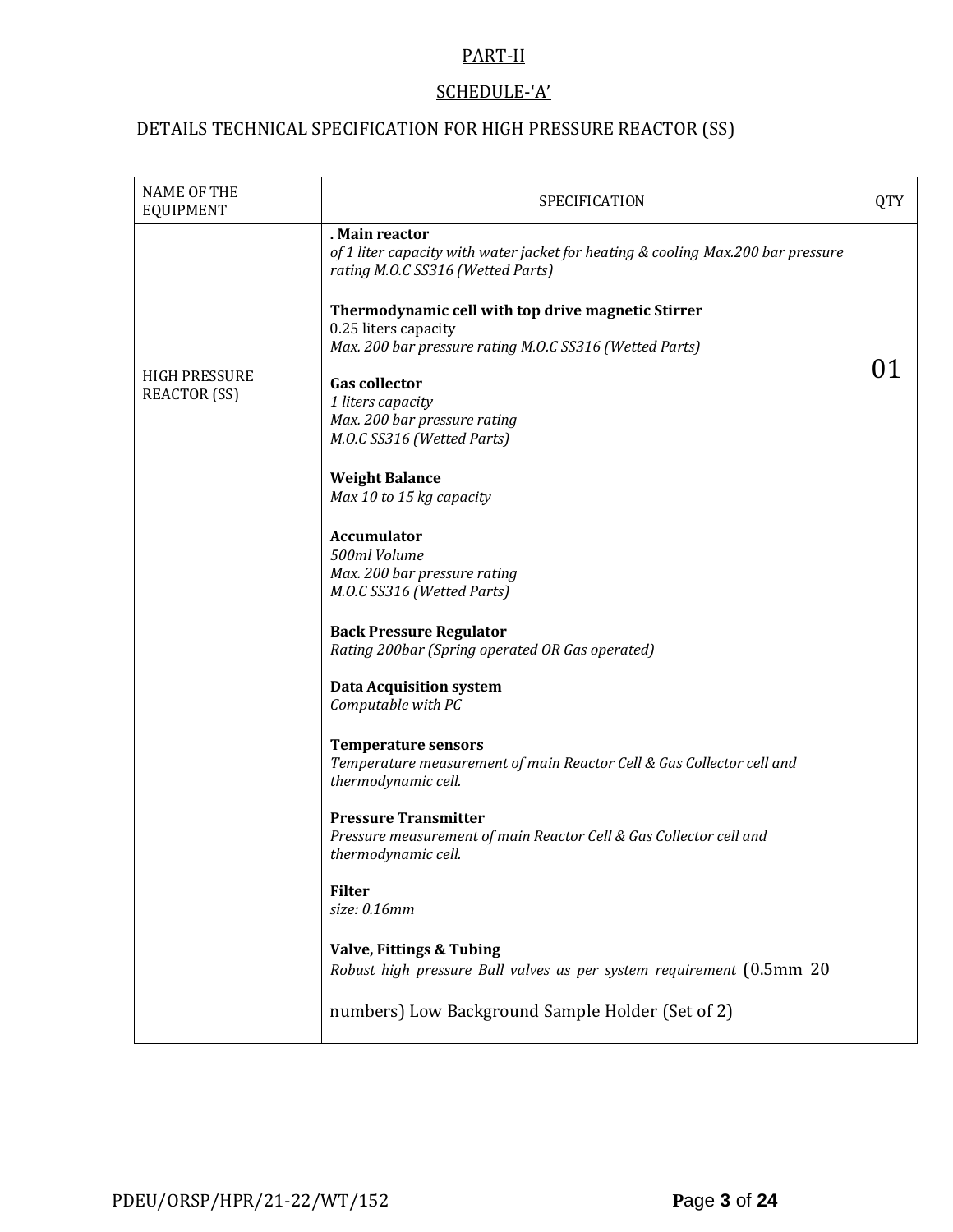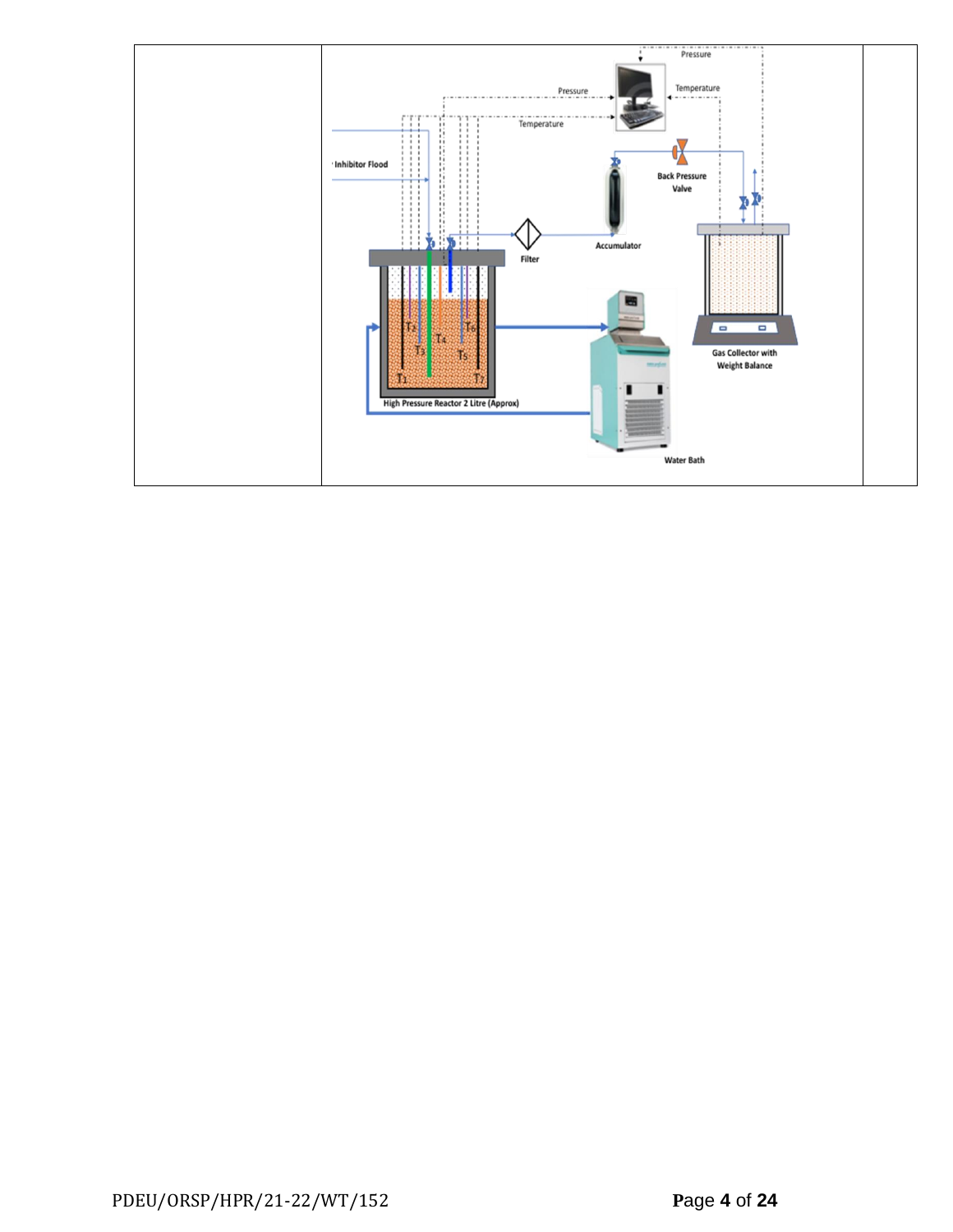### PART-III

#### GENERAL COMMERCIAL TERMS AND CONDITIONS

### DEFINATIONS:

- Tenderer/Supplier/Bidder: These terms are synonym and mean the firm who intends or who has submitted offer in response to this tender.
- Tender / Bid Document: means this tender document.
- PDEU: Pandit Deendayal Energy University having it office at Raisan Village, Gandhinagar-382426 and includes it's successors and assignee.
- 11. The tenderer should thoroughly read all the clauses of the tender document before submitting the duly filled in Tender.

Tenderer shall place the following ANNEXURES as FIRST EIGHT pages of their Technical Bid in the following sequence.

| <b>FIRST PAGE</b>   | <b>ANNEXURE-1</b>   |
|---------------------|---------------------|
| <b>SECOND PAGE</b>  | <b>ANNEXURE - 2</b> |
| THIRD PAGE          | <b>ANNEXURE - 3</b> |
| <b>FOURTH PAGE</b>  | <b>ANNEXURE - 4</b> |
| <b>FIFTH PAGE</b>   | <b>ANNEXURE - 5</b> |
| <b>SIXTH PAGE</b>   | <b>ANNEXURE - 6</b> |
| <b>SEVENTH PAGE</b> | <b>ANNEXURE - 7</b> |
| EIGHTH PAGE         | <b>ANNEXURE - 8</b> |

2 SUBMISSION OF BID DOCUMENT:

PDEU follows two bid systems. Tenderer shall submit two separate bids viz.

- a) Techno Commercial Bid (Technical Bid) and
- b) Price Bid as under.
	- (a) Technical Bid: This shall be in sealed envelope. It shall be super scribed

| Technical Bid: Tender No. | Name of Bidder: |  |
|---------------------------|-----------------|--|
|                           |                 |  |

It shall contain the following

(i) Eight pages as mentioned in condition 1 above and

TENDERERS SHOULD FURNISH THE FOLLOWING DETAILS:

[1] Technical Specifications(Part-II) and General Term & Conditions(Part –III) of Tender Document Duly Sign on each page by Authorized Signatory as token of his acceptance.

[2] Firms balance sheet of last three years

[3] Consent letter from their principals to manufacture such items.

[4] List of customers

- (ii) All the information and supporting documents for (i) above
- (iii) Details, Documents, Literature, certificates etc. for the equipment / Material offered.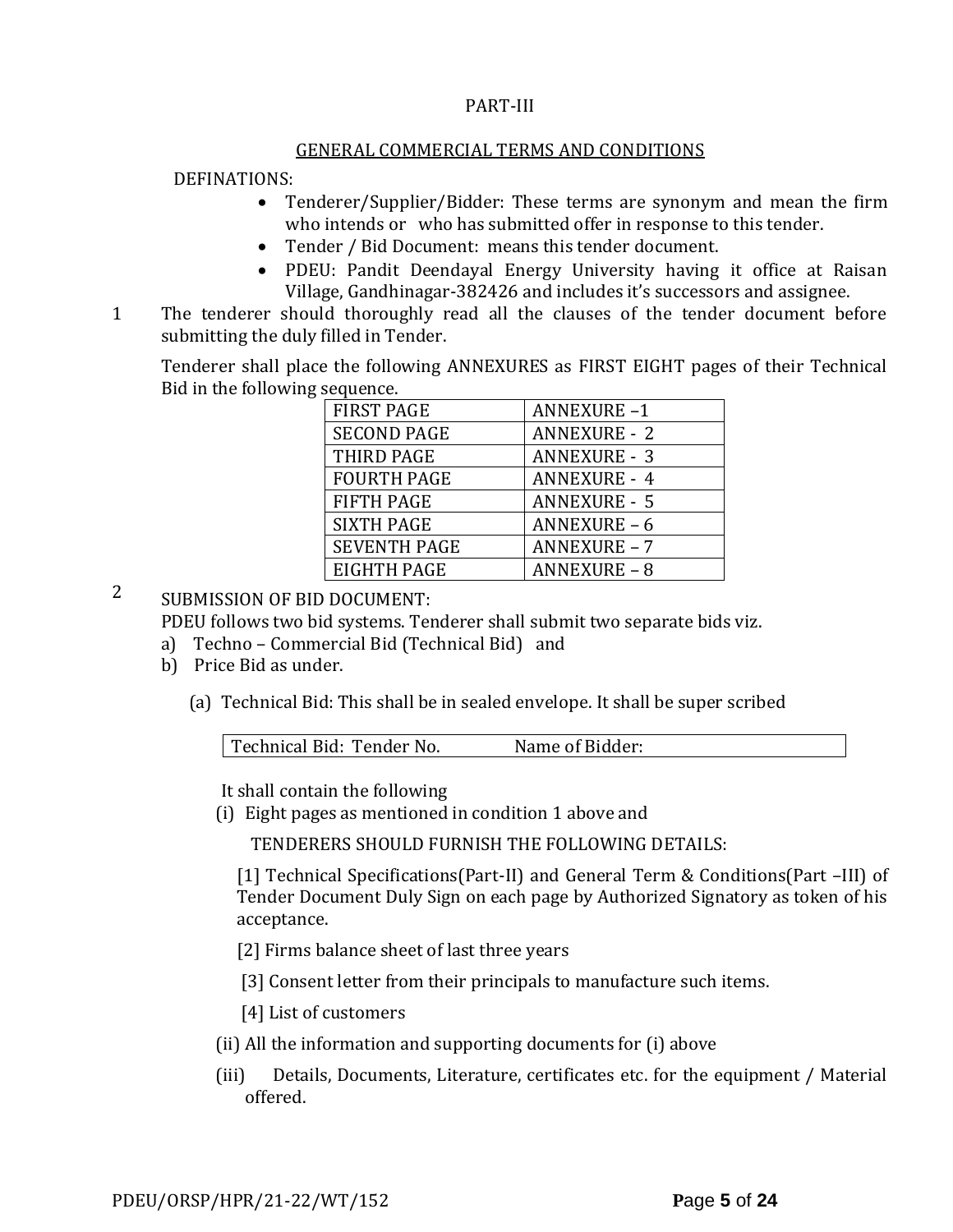(b) Price Bid: This shall be in sealed envelope.

It shall contain offer price in the form specified in the tender document as Schedule- 'B'. The Printed Price list or price in different format will render the offer liable for rejection. It shall be super –scribed as:

Price Bid: Tender No.: Name of Bidder:

c) EMD Envelope: This envelop shall contain the following:

Demand draft or Bank Guarantee, as the case may be, for EMD supporting document, as mentioned hereof, if bidder seeks exemption in EMD It shall be super – scribed as :

| EMD Envelop: | Tender No.: | Name of Bidder: |
|--------------|-------------|-----------------|
|              |             |                 |

d) Main Envelope: This envelope shall contain envelop of Technical bid, envelop of EMD and Price Bid. It shall be super – scribed as :

| Main Envelop: | Tender No.: | Name of Bidder: |
|---------------|-------------|-----------------|
|---------------|-------------|-----------------|

The entire bid document (Main envelope mentioned above) should be submitted so as to reach this office not later than 02.00 P.M. on due Date as specified in the tender notice through RPAD / Speed post or Courier only

Incomplete bids and amendments and additions to bids after opening of the bids will be ignored out rightly.

The technical scrutiny committee of PDEU shall evaluate the techno-commercial view of the tender. PDEU reserves the right to open or not to open the price bid of the bidders on the basis of their past performance of their supplied materials.

The price bid of those who are techno-commercially qualified shall only be opened.

# 3 PRICE EVALUATION:

No price preference shall be given on any account. All tenders will be evaluated on firm price end-cost basis; The parties however shall give the detailed break-up of the end cost. If PDEU feels that there is lack of serious competition or for any other reasons, PDEU may negotiate with the L-1 party. PDEU's decision to accept any or all tenders shall be final and binding on all the parties. However, the DG of PDEU or the Authorized committee at its sole discretion reserves the right to negotiate with other tenderer in case the technical specification of some or all products are found to be superior.

4 EARNEST MONEY DEPOSIT: (E.M.D.)

E.M.D. is payable @1% of the value of the items offered. The EMD is payable by Demand Draft, of any Nationalized Banks, drawn in favor of the PANDIT DEENDAYAL ENERGY UNIVERSITY, payable at Ahmedabad. If the amount of EMD is more than Rs. 25000/- the same can be paid by an irrecoverable Bank Guarantee from any nationalized Bank in a standard format prescribed by PDEU (Format given in this tender document).

### 5 DELAYED AND LATE TENDERS:

No Tender shall be accepted / opened in any case which are received after due date and time of the receipt of tender irrespective of delay due to postal services or any other reasons and PDEU shall not assume any responsibility for late receipt of tender. Any correspondence in this matter will not be entertained.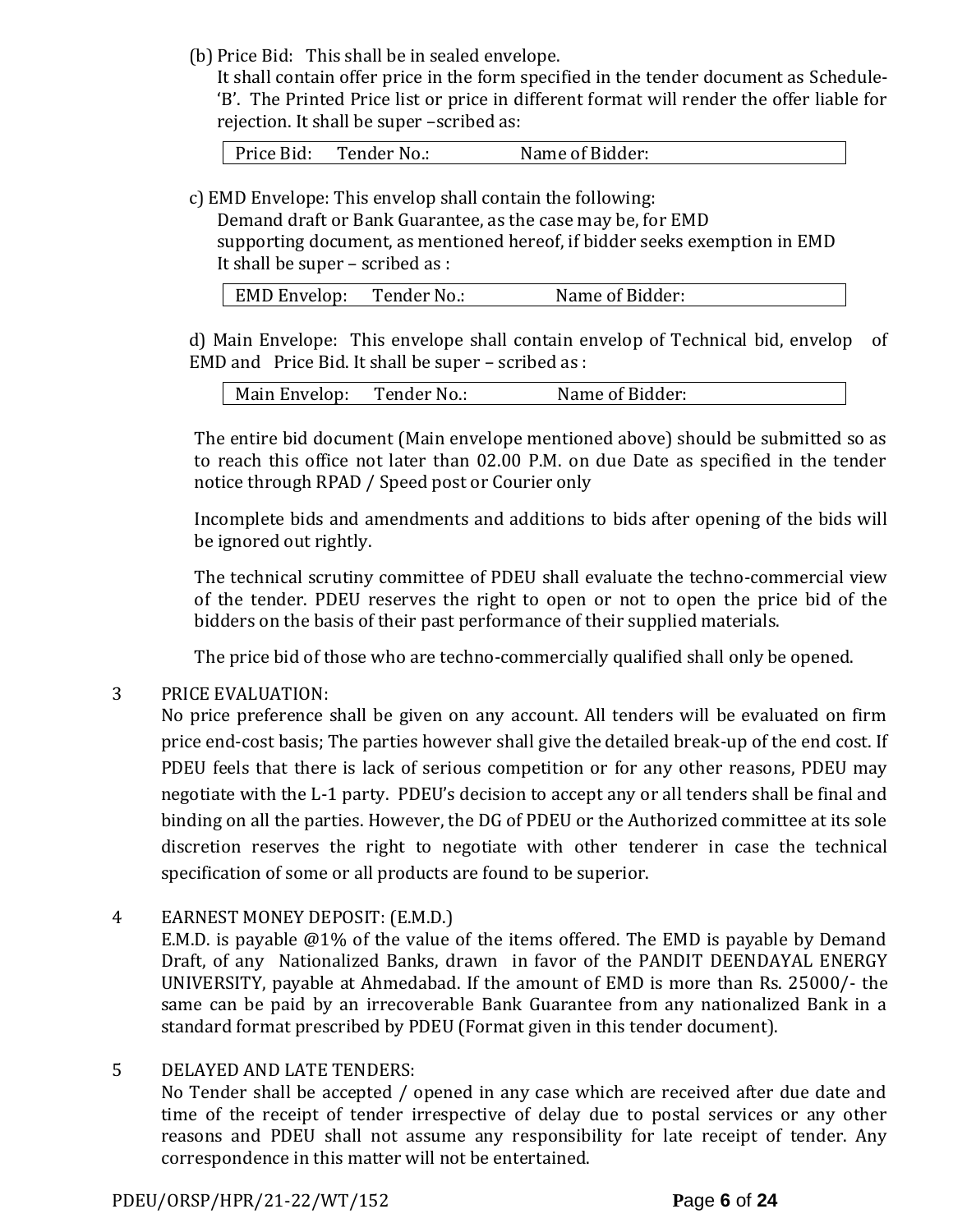# 6 PRICES:

The details of the price shall be given in Price Bid (Schedule-B) only and nowhere else. Prices quoted shall be FIRM and on F.O.R. Destination basis (i.e. PDEU,Gandhinagar). However, the Tenderer should indicate in the Price Bid, the break-up of Unit F.O.R. Destination Prices with break-up of Unit Ex-works price ,Excise duty, GST, Custom Duty, average freight, packing charges, and Insurance Charges. Tenderer should quote the Freight as well as Insurance Charges both separately as shown in price bid. Please note that payment of excise duty will be made only on Ex-Work prices. Also, please mention rate of Excise duty. If this is not specifically mentioned then PDEU will have the option to take the prices as exclusive of taxes and duties (at maximum slab rates) for the evaluation of the tenders.

The Tenderer should invariably indicate the total unit end cost price considering all their costs / calculations in the Price bid itself for each item and all sub-items if any. This is mandatory. Cost components hidden / furnished elsewhere will not be considered and will be ignored out-rightly.

Only for Traders - Tender:

[i] In case of a trader-tender, if the quotation is furnished for all inclusive rates and the rates of taxes and duties are indicated without indicating the amount, in such cases, the price is eligible for statutory variation.

[ii] Where the trader-tender quotes all inclusive rates without indicating the rate of Taxes and Duties included in the quoted price, the price is not eligible for any statutory variation.

### 7 REFUND / FORFIETURE OF E.M.D

EMD will be forfeited if (i) the tender, it covers, is withdrawn during the validity of the offer or (ii) the Tenderer fails to furnish / deposit the Performance Guarantee towards Execution Period (security deposit).

EMD of the unsuccessful tenderer's will be returned without intimation within 60 days of placing of the order to the successful Tenderer subject to the unsuccessful bidder returning the original receipt of the EMD together with the advance stamped receipt, to the Accounts Officer of PDEU.

EMD will be returned to the successful bidders, only on their submission of performance guarantee towards execution period against order released to them.

# 8 PERFORMANCE GUARANTEE (PG) TOWARDS EXECUTION PERIOD: (i.e. SECURITY DEPOSIT):

Successful tenderers will be required to pay an amount equivalent to 10% (Ten) of the value of the purchase order as Performance Guarantee (Security Deposit) within 10 days from the date of the purchase order failing which the purchase order is liable to be cancelled at the cost and the risk of the successful Tenderer (at the discretion of PDEU).

It can be paid by Demand Draft drawn in favour of PANDIT DEENDAYAL ENERGY UNIVERSITY payable at Ahmedabad or in the form of Bank Guarantee from Nationalized Bank if the amount is more than Rs.35,000/-.

The Bank Guarantee will be executed on the standard form prescribed by PDEU as APENDIX - I.

The Bank Guarantee so furnished should have clear one time validity till the completion of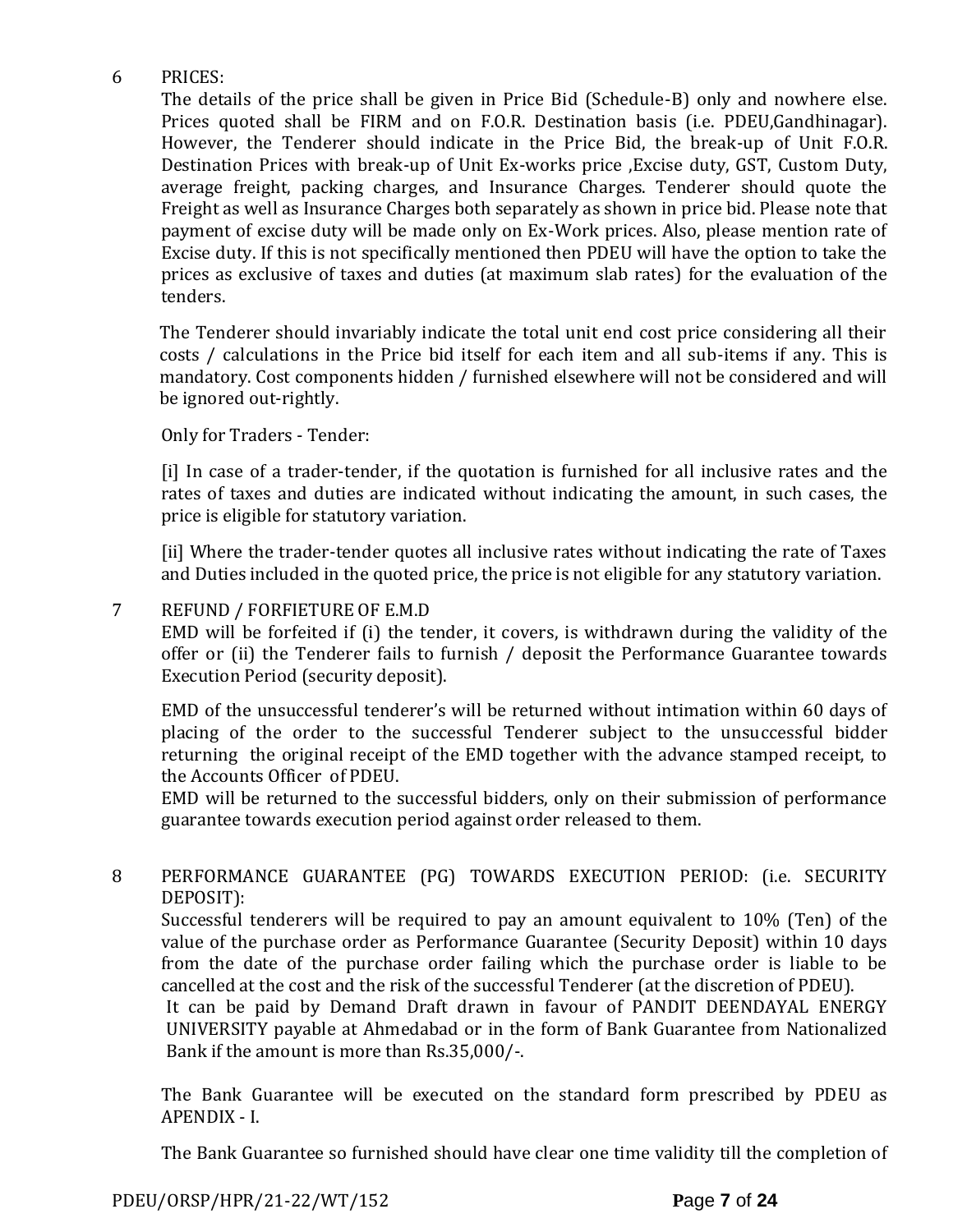the order in all respects. Bank Guarantee for Interim period will not be acceptable. If by any reasons the supply period is extended then the supplier shall undertake to renew the Bank Guarantee at least one month before the expiry of the validity failing which PDEU will be free to encash the same.

The successful bidder/s shall have also to furnish PG (as specified here of) for the contract value towards warranty / guarantee period separately as applicable as per tender conditions.

Performance Guarantee towards Execution Period (Security Deposit) will be returned on successful completion of the Order and only after the Performance Guarantee towards warrantee/guarantee, as mentioned above, is submitted.

# 9 VALIDITY OF THE OFFERS:

The offers shall to be kept valid for a period of 120 days from the date of opening of technical bids. In case the finalization of the tender is likely to be delayed, the tenderers will be asked to extend the same without change in the prices or any terms and conditions of the offer. If any change is made, original or during the extended validity period, the offers will be liable for outright rejection without entering into further correspondence in this regard and no reference will also be made.

# 10 TRUCK RECEIPT (T.R) / AIRWAY BILL (A.B)

All the Goods should be dispatched freight paid and the A.B / T.R should be forwarded directly to PDEU Office at Raisan Village, Gandhinagar. The demurrage charges, if any, paid by the PDEU due to delay in informing PDEU or any other reason attributable to supplier, will be deducted from his bill. It is essential that packing notes and invoices are furnished in respect of every consignment.

The supplier will be responsible for any damages / shortage claim rejected by the respective Authorities for want of a clear A.B / T.R.

Materials may be dispatched by any convenient mode of transport and up to PDEU i.e. F.O.R Destination.

# 11 PACKING AND FORWARDING CHARGES:

The prices shall be inclusive of packing & forwarding charges. The Materials should be strongly and adequately packed to ensure safe arrival at destination. The materials dispatched from overseas by Air / Shipping should be packed such that it can withstand rough handling and possible corrosion due to exposure to salt laden atmosphere, salt spray or open storage. All packing must be clearly marked with order Number and consignee's name and address.

### 12 TRANSIT INSURANCE:

All the materials will be required to be supplied up to Destination against all transit risks, such as damage, loss, theft, fire, etc. The insurance period shall cover 15 days after the date of receipt of materials at site to enable PDEU to check up stores fully. The suppliers will be responsible for free replacement of such stores which have been received short, damaged or broken within 15 days.

The cost of damaged, defective stores materials will however be deducted from the bills of the suppliers and will be refunded only after replacement thereof. It will be the responsibility of the supplier to lodge claim against the insurance on receiving necessary advice from PDEU.

# 13 ACCEPTANCE OF STORES:

The equipments/ materials to be supplied against this tender are subject to their acceptance by PDEU or any other Officer deputed for this purpose.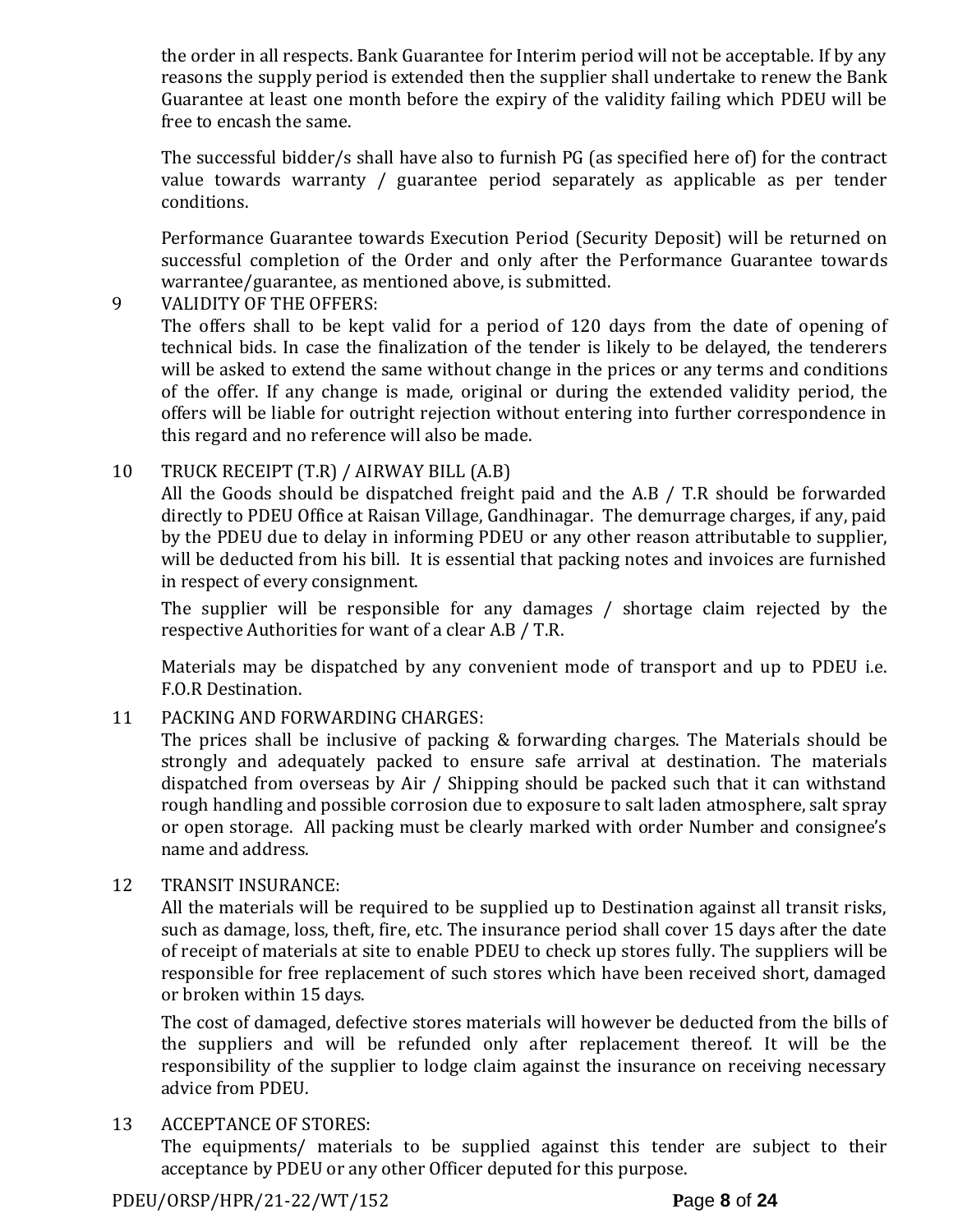14 UNLOADING:

Unless specified otherwise in the purchase order, Unloading of the materials shall be arranged by PDEU.

## 15 STATUTORY VARIATION:

Any statutory increase or decrease in the taxes and duties subsequent to the offer under this tender if it takes place within the original contractual delivery date will be to PDEU account subject to the claim being supported by documentary evidence. No increase due to such variation shall be allowed for the portion of the delivery after the original contractual delivery date. However, if any decrease takes place after the contractual delivery date, the advantage will have to be passed on to PDEU.

# 16 PAYMENT TERMS :

- A. In case of Domestic(i.e. Indian) Supplier the payment Terms as Under :-
	- 70% of Payment only after proper verification of the delivered equipments by the vender.
	- Remaining 20% Payment of invoice value within one month on successful installation, Commissioning and training.
	- 10% Payment will be released after submission of PBG.
- B. In case of Foreign Supplier the Payment Terms is as Under :-
	- 90 % payment through Irrevocable Letter of Credit.
	- 10 % payment through Wire Transfer within 5 (five) Working Days after the date of Successful Commissioning and Installation of the System. OR
	- 90% payment will be released through wire Transfer within 5 (five) Working Days after receipt of the material.
	- 10% payment will be released through Wire Transfer within 5 (five) Working Days after the date of Successful Commissioning and Installation of the System. OR
	- 100 % through Wire Transfer within 5 (five) Working Days after the date of Successful Commissioning and Installation of the System.
	- Installation: All arrangement for installation must be made by concern Vender.

### 17 REPEAT/ADDITIONAL ORDERS:

PDEU reserves the right to place repeat order / additional order on the successful tenderers up to 25% of the original quantity of the P O at the same prices, terms and conditions stipulated in the original contract during three months from the date of Purchase Order.

### 18 DELIVERY PERIOD:

The Tenderers will have to quote a firm delivery period subject to the force Majeure conditions as accepted by PDEU. Tenderer should mention their delivery period. Time being the essence of this tender, delivery period shall be strictly adhered to. Delay in execution of order on account of any reasons will be subject to levy of penalty.

### 19 PENALTY FOR LATE DELIVERY:

In case, the materials are not delivered within the period stipulated in the order, penalty shall be levied at  $\frac{1}{2}\%$  per week on the prices (End cost excluding taxes) subject to maximum 10% reckoned on the value of late delivered supplies.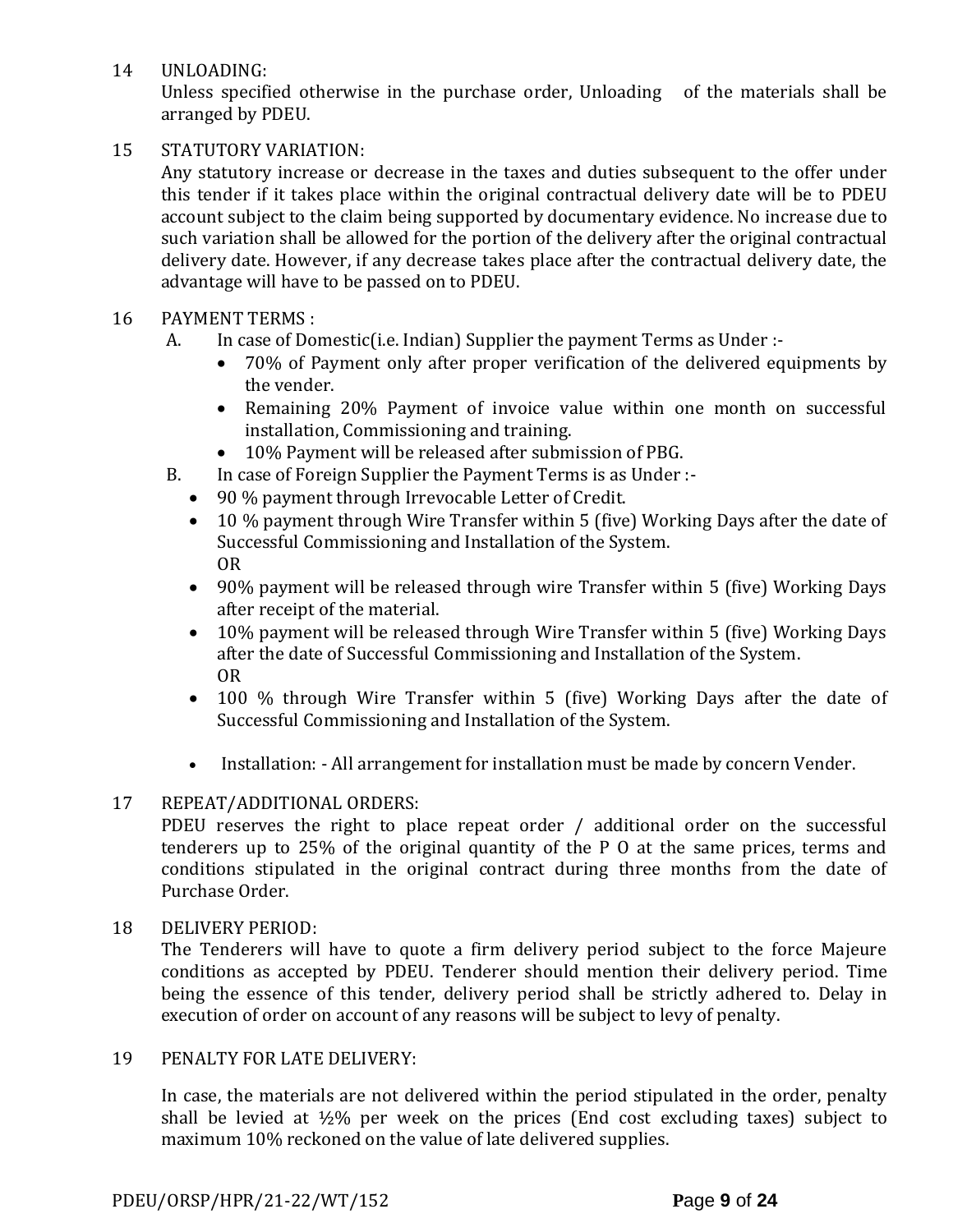Due consideration will be given to waive levy of penalty for the reasons absolutely beyond suppliers control for which documentary evidence will have to be provided. The request for extension in delivery giving reasons and supporting documents shall have to be made available within one month on completion of the supply, and no request to waive levy of penalty will be entertained / reviewed during the execution of order.

### 20 EXTENSION IN CONTRACTUAL DELIVERY DATE:

It will be supplier's responsibility to ensure that goods are delivered within the stipulated delivery period. However, if PDEU may consider extension of delivery period with or without statutory variations, for the reasons beyond the control of the tenderer and subject to the Penalty as mention hereof.

Such extension will be subject to the following conditions.

[a] No increase in price on account of any statutory increase in or fresh imposition of customs duty, excise duty, GST or on account of any other tax or duty shall be admissible on the material delivered after the original contractual delivery date.

[b] Notwithstanding any stipulation in the contract for increase in price on any other ground, no such increase which has become effective on or after the contractual delivery date shall be admissible on material delivered after the original contractual delivery date.

[c] Nevertheless, PDEU shall be entitled to the benefit of any decrease in price on account of reduction in or remission of customs duty, excise duty, GST or on account of any other tax or duty or on any other ground as stipulated in the P.O., which takes place on or after the contractual delivery date of the said P.O. for the material delivered after the original contractual delivery date.

# 21 REPLACEMENTS OF GOODS BROKEN, DAMAGED OR SHORT:

In the event of any material or part thereof found broken or damaged or received short during transit or during installation or Commissioning or testing at site, before commissioning in service the suppliers shall replace the same free of cost. However, PDEU will recover amount equivalent to the cost of such damaged / broken / short supplied materials and will repay when actual replacement is given.

# 22 POST TENDER CORRESPONDENCE / ENQUIRIES:

The Tenderer will be refrain from pursuing / canvassing the matter, directly or indirectly with any Office of PDEU as otherwise the same would amount to disqualification of the tender.

- 23 PDEU shall have the right to make any changes, additions / deletions or modifications in any terms / conditions or quantity of the tender and / or specifications as may be deemed necessary by PDEU at its sole discretion at any time before the due date of opening of the tender.
- 24 PDEU does not accept the printed conditions of any Tenderer. It will be ignored without any reference; hence tenderers should withdraw such printed conditions if they have any. PDEU shall accept only unconditional tender.
- 25 If technical deviations furnished by the Tenderer are not agreeable to PDEU, the offers may be ignored. However it will be solely at discretion of PDEU to consider the technical deviations OR not for considering the Tenderer. No correspondences of the Tenderer will be entertained in this matter.
- 26 Please indicate whether the goods offered are first sale or second sale so as to determine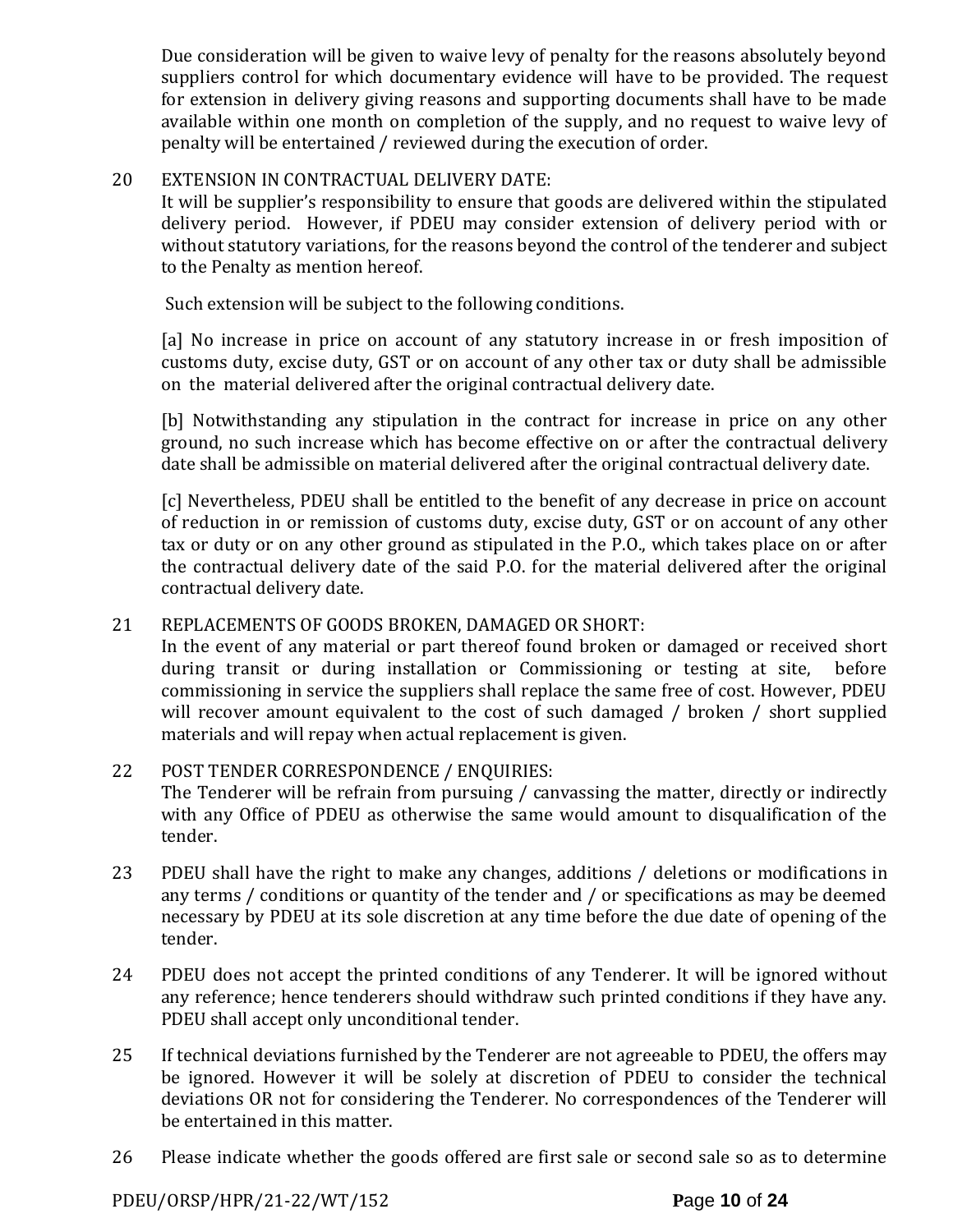the payment of GST.

- 27 Revision of prices or any commercial terms affecting the price after opening of technical bids shall not be considered and will be ignored.
- 28 Tenderers shall indicate the name of their partners of their manufacturing firm.
- 29 Tenderer should specifically mention in the offers the name of the Partners / Proprietor / Directors who is / are the signing authority.

# 30 GUARANTEE:

If the goods, stores and equipments found defective due to bad design or workmanship the same should be repaired or replaced by the tenderer free of charge if reported within 24 months from the date of commissioning of equipments whichever is earlier. Tenderer will be responsible for the proper performance of the equipments / materials for the respective guarantee period.

# 31 APPROVAL:

The goods shall be subject to the approval of PDEU after receipt of the Material at site.

32 PDEU would prefer the offers from manufacturers directly. All the manufacturers should quote for those items, which are actually manufactured at / rolled by their plants. This should be strictly adhered.

PDEU reserves the right to inspect, suppliers factory at any time during the currency of the contract in case order is placed on supplier and also to inspect manufactured material before testing / packing / dispatch.

- 33 If in any company, the interest of any employee of the PDEU. or his relative as defined in Section VI of the Company's Act. 1956, is 10% or more, PDEU will not deal with such company at all. Tenderer therefore, must specifically disclose this fact in his technical Bid. Non-disclosure of such facts would disqualify the Tenderer for further dealing with PDEU.
- 34 TERMINATION OF CONTRACT:

In case, the supplier fails to deliver the stores / materials / equipments or any consignment thereof within contractual period of delivery or in case the stores are found not in accordance with prescribed specification and/or the approved sample, PDEU shall exercise its discretionary power as under:

[a] To recover, from the supplier as agreed, by way of penalty clause above,

or

[b] To purchase from elsewhere, after giving notice of 15 days to the supplier, on his account and his risk

or

[c] To cancel the contract.

or

[d] PDEU at any time terminate the contract by giving written notice to the qualified Bidders/Tenderer without compensation to the qualified tenderer, if he become bankrupt or otherwise, insolvent or in case of dissolution of firm or winding up of company provided that such termination will not prejudice or effect any right of action or remedy which has thereafter to the University.

In the event of the risk purchase of stores of similar description, the opinion of PDEU shall be final. In the event of action taken under clause (a) or (b) above, the supplier shall be liable to pay for any loss which PDEU may sustain on this account

Further, "PDEU" reserves the right to terminate the Contract (i.e. Purchase order) at any time, without assigning any reasons, whatsoever, by giving a notice or not less than period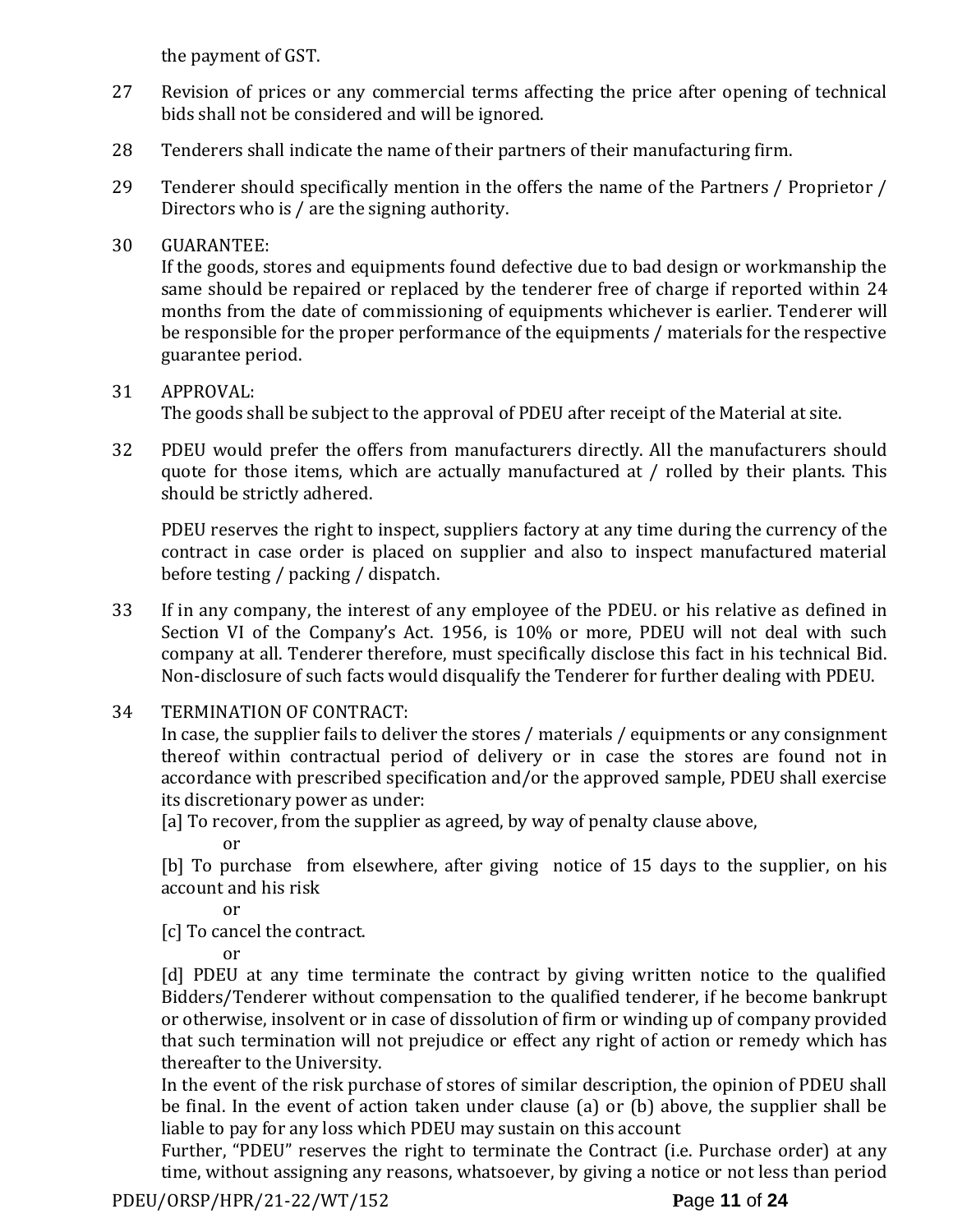of ONE month. Suppliers will not be entitled for any compensations / damages / losses, refund by PG whatsoever, on account of such termination of the Contract."

## 35 ARBITRATION:

All questions, disputes or differences whatsoever which may at any time arise between the parties to this agreement touching the agreement or subject matter thereof, arising out of or in relation to there and whether as to construction or otherwise shall be referred to the decision of the Sole Arbitrator, appointed by the PDEU, for that purpose, who shall be a retired High Court Judge or retired District and Sessions Judge, and the decision of the said Arbitrator shall be final and binding upon the parties. Reference to the arbitration shall be governed by the provisions of Indian Arbitration & Conciliation Act. 1996 as amended from time to time and the rules made there under.

### 36 **IURISDICTION:**

All questions, disputes or differences arising under, out of or in connection with the Tender / Contract shall be subject to the exclusive jurisdiction of Ahmedabad court.

- 37 If the tenderer is an Agent, he will have to give information and declare the name of the principal from which he will source the materials along with company's written confirmation about quality and backup performance guarantee. Only on getting complete information from Agent, such offer, if found suitable, shall be considered.
- 38 PDEU reserves the right to cancel any or all the offers / bids or to accept any offer without assigning any reasons.

In case PDEU finds that there is an attempt of cartel in the prices, PDEU reserves the right to consider or reject any or all the parties offers without assigning any reasons thereof.

- 39 PDEU reserves the right to increase or decrease the quantity against each item/s while placing the order.
- 40 The names of the Partners / Directors / Sole Proprietors and responsible person and his updated Address / Telephone, Fax Numbers etc. should be invariably mentioned in the Annexure provided for this purpose in this document.
- 41 The Tenderer must give in his offer, the full name and address with phone, Fax & mobile numbers of the Authorized Representative to do liaison work with PDEU on their behalf.
- 42 The tenderers should invariably write the name and address of the Company, both on sealed covers of EMD, Technical & Price Bids. The tender covers without the name and address will not be opened.
- 43 The tenderers are required to furnish the technical information and the Guaranteed technical particulars (GTP) along with company seal and signature of the Tenderer on each and every page / papers of the tender documents.
- 44 Tenderer should invariably fill up all the details of all the Annexure/s including the prices in the Price Bid Annexure of this tender document and should be duly signed by authorized signatories with their rubber stamp and along with Company's seal / stamp affixed on each paper.
- 45 If the Tenderer fails to pay the Security Deposit or defaults in execution of the orders placed or if PDEU suffers any financial loss due to this, then PDEU will be at liberty to adjust the amount from other orders of the same firm or by encashing the Bank Guarantee.
- 46 All the tenderers must ensure that all the relevant documents / papers submitted with the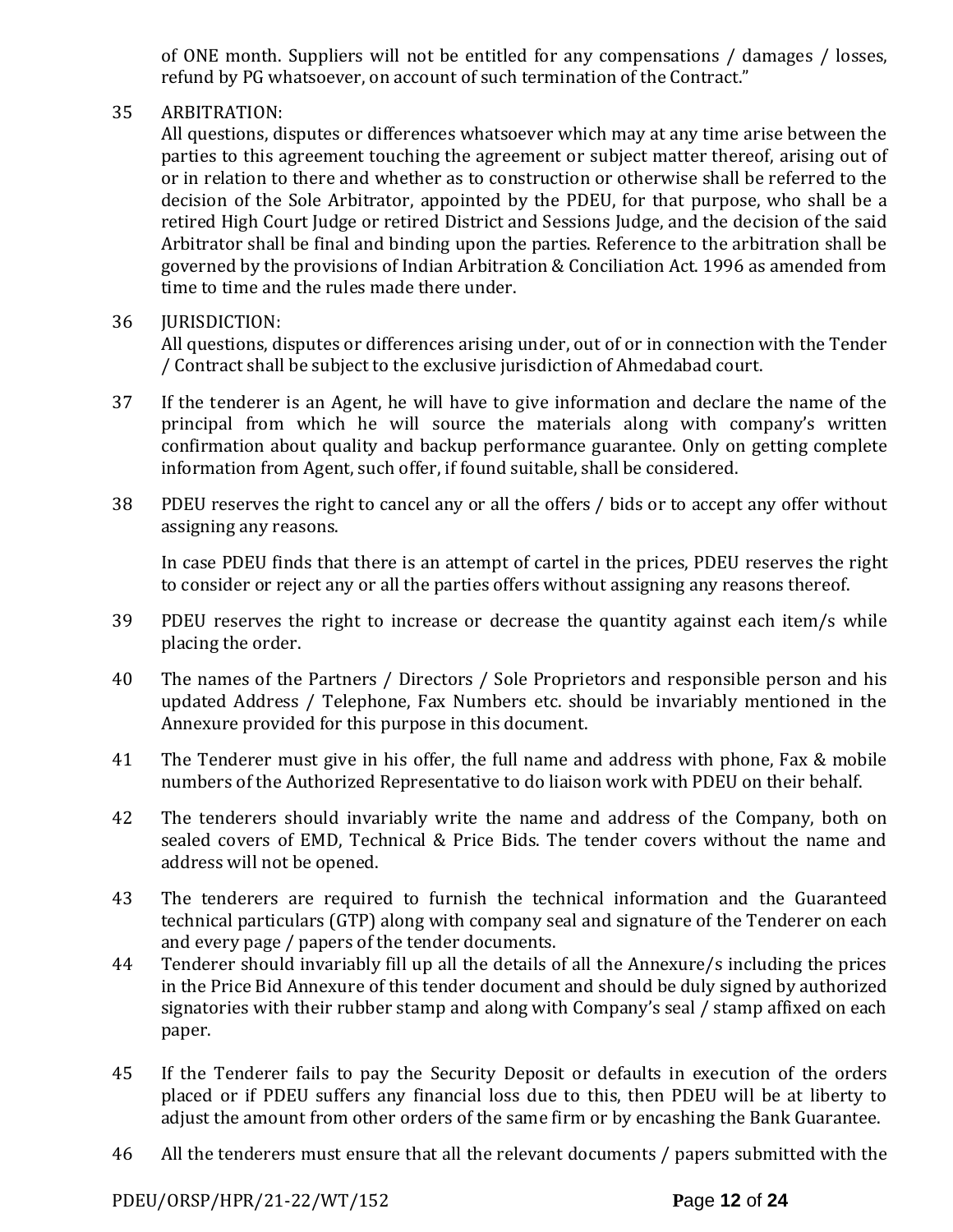tender should be serially numbered, properly bounded / tied together and properly documented.

47 All the above points should be complied by the Tenderers. If not, tenders are likely to be ignored without making any further reference.

--------------------×--------------------------×-------------------------×------------------------×-------------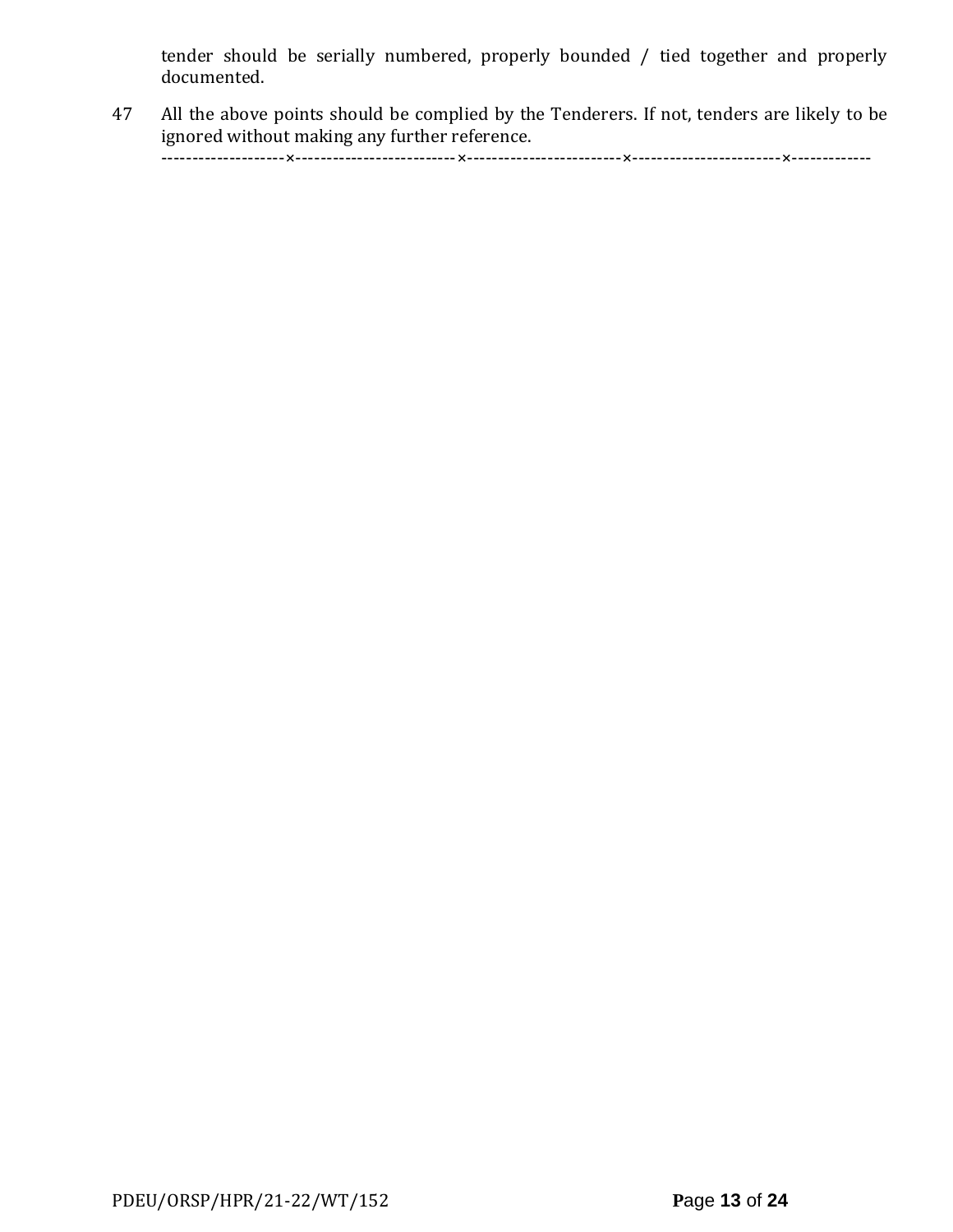#### E. M. D. BANK GUARANTEE FORMAT

FOR TENDER NO. PDEU / \_\_\_\_\_\_\_\_\_\_\_\_\_\_\_\_\_\_\_\_\_\_\_\_\_\_\_\_\_\_\_\_ \_

#### APPENDIX – I (BANK GUARANTEE ON NON-JUDICIAL STAMP PAPER OF Rs.100/-)

Messer's WHEREAS \_\_\_\_\_\_\_\_\_\_\_\_\_\_\_\_\_\_\_\_\_\_\_\_\_\_\_\_\_\_\_\_\_\_\_\_\_\_\_\_\_\_(Name & Address of the Firm) having their registered office at \_\_\_\_\_\_\_\_\_\_\_\_\_\_\_\_\_\_\_\_\_\_\_\_\_\_\_\_\_\_\_\_\_\_\_\_\_ (Address of the firms Registered office) (Hereinafter called the 'Tenderer') wish to participate in the tender No. \_\_\_\_\_\_\_\_\_\_\_\_\_\_\_ for \_\_\_\_\_\_\_\_\_\_\_\_\_\_\_\_\_\_\_\_\_\_\_\_\_\_\_\_\_ of (Supply/Erection/Supply & Erection Work) (Name of the material/equipment/Work) for\_\_\_\_\_\_\_\_\_\_\_\_\_\_\_\_\_\_\_\_\_\_\_\_\_\_\_ PANDIT DEENDAYAL ENERGY UNIVERSITY and WHEREAS a Bank Guarantee for (Hereinafter called the "Beneficiary") Rs. \_\_\_\_\_\_\_\_\_\_(Amount of EMD) valid till \_\_\_\_\_\_(Mention here date of validity of this guarantee which will be 4 (FOUR) months beyond initial validity of Tender's offer) is required to be submitted by the tenderer along with the tender.

We,

 (Name of the Bank and address of the Branch giving the Bank Guarantee) having our registered office at \_\_\_\_\_\_\_\_\_\_\_\_\_\_\_\_\_\_\_\_\_\_(Address of Bank's registered office) hereby give this Bank Guarantee No.\_\_\_\_\_\_\_\_\_\_\_\_\_\_\_\_ dated \_\_\_\_\_\_\_\_\_ and hereby agree unequivocally and Unconditionally to pay within 48 hours on demand in writing from the PANDIT DEENDAYAL ENERGY UNIVERSITY or any officer authorized by it in this behalf any amount not exceeding Rs. (Amount of E.M.D.), (Rupees \_\_\_\_\_\_\_\_\_\_\_\_\_\_\_\_\_(In words) to the said PANDIT DEENDAYAL ENERGY UNIVERSITY on behalf of the Tenderer.

We\_\_\_\_\_\_\_\_\_\_\_\_\_\_\_\_\_\_\_\_\_\_\_\_\_\_\_\_\_\_\_\_\_(Name of the Bank) also agree that withdrawal of the tender or part thereof by the tenderer within its validity or Non submission of Security Deposit by the Tenderer within one month from the date tender or a part thereof has been accepted by the PANDIT DEENDAYAL ENERGY UNIVERSITY would constitute a default on the part of the Tenderer and that this Bank Guarantee is liable to be invoked and encashed within its validity by the Beneficiary in case of any occurrence of a default on the part of the Tenderer and that the encashed amount is liable to be forfeited by the Beneficiary.

This agreement shall be valid and binding on this Bank upto and inclusive of (Mention here the date of validity of Bank) and shall not be terminable by notice or by Guarantee) change in the constitution of the Bank or the firm of Tenderer Or by any reason whatsoever and our liability hereunder shall not be impaired or discharged by any extension of time or variations or alternations made, given, conceded with or without our knowledge or consent by or between the tenderer and the PDEU.

NOT WITH STANDING anything contained hereinbefore our liability under this guarantee is restricted to Rs.  $(Amt. of E.M.D.)$  (Rupees \_\_\_\_\_\_\_\_\_\_\_\_\_\_\_\_\_\_\_\_\_\_\_\_\_\_\_\_\_\_\_\_\_\_\_\_\_) (In words). Our Guarantee shall remain in force till\_\_\_\_\_\_\_\_\_(Date of validity of the Guarantee). Place: Date:

Please Mention here Complete Postal Address of the Bank with Branch Code, Telephone and Fax Nos.

SIGNATURE OF THE BANK'S AUTHORISED SIGNATORY WITH OFFICIAL SEAL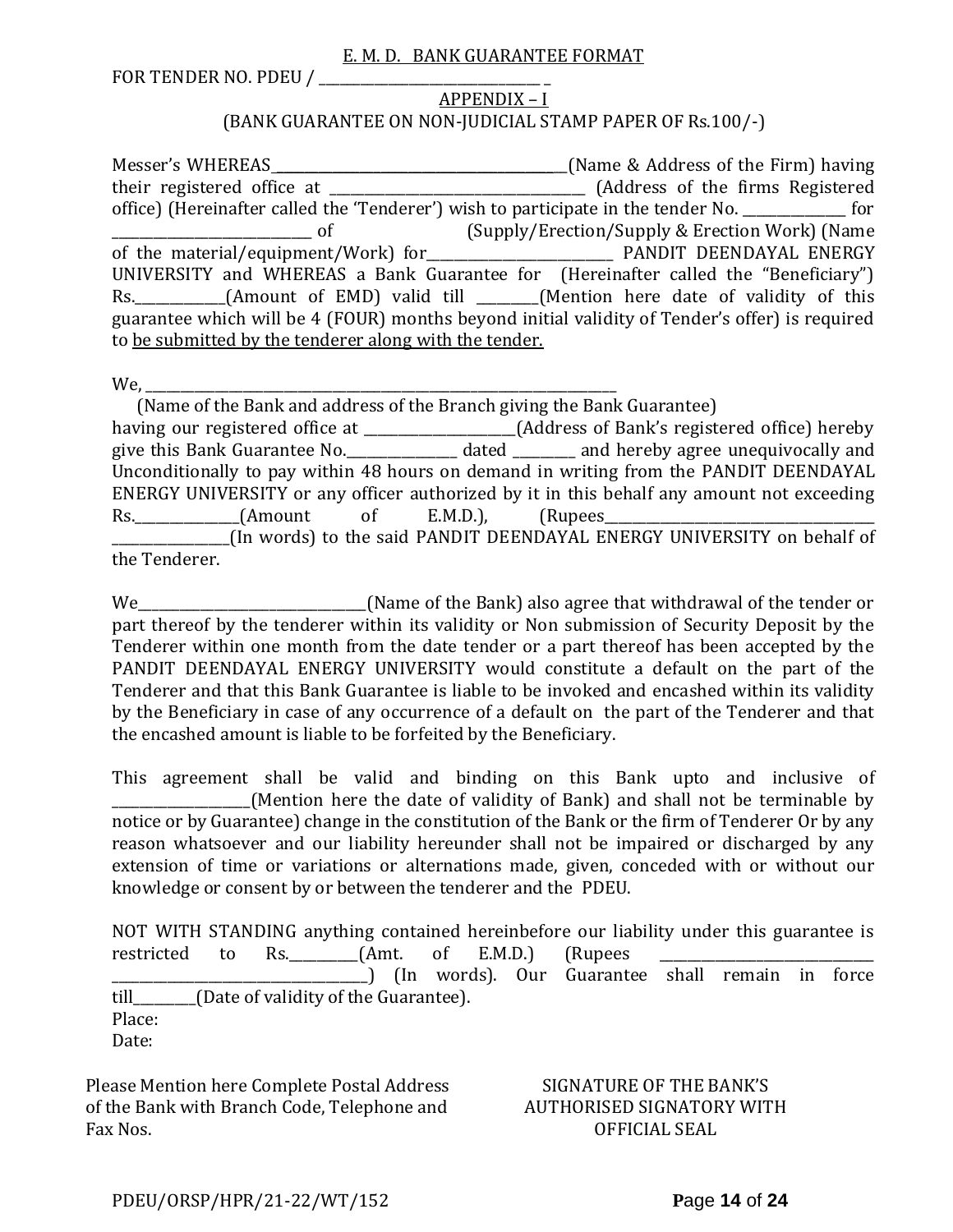#### ON STAMP PAPER OF RS.100/-

#### FORM OF BANKER'S UNDERTAKING

[For Performance Guarantees (PG) as per clause no.8 of commercial terms and conditions]

We, Bank of\_\_\_\_\_\_\_\_\_\_\_\_\_\_\_\_\_\_\_\_\_\_\_\_hereby agree unequivocally and unconditionally to pay within 48 hours on demand in writing from the PANDIT DEENDAYAL ENERGY UNIVERSITY. or any Officer authorized by it in this behalf any amount up to and not exceeding Rs.\_\_\_\_\_\_\_\_\_\_\_\_\_\_\_\_\_\_\_\_\_ (in words) Rupees\_

\_\_\_\_\_\_\_\_\_\_\_\_\_\_\_\_\_\_\_\_\_\_\_\_\_\_\_\_\_\_\_ to the said PANDIT DEENDAYAL ENERGY UNIVERSITY on behalf on  $M/s$ .

who have entered into a contract for the supply/works specified below:

P.O. (A/T) No.\_\_\_\_\_\_\_\_\_\_\_\_\_\_\_\_\_\_\_\_\_\_\_\_\_\_dated\_\_\_\_\_\_\_\_\_.

This agreement shall be valid and binding on this Bank upto and inclusive of \_\_\_\_\_\_\_\_\_\_

and shall not be terminable by notice or by change in the constitution of the Bank or the firm of Contractors / Suppliers or by any other reasons whatsoever and our liability hereunder shall not be impaired or discharged by any extension of time or variations or alterations made, given conceded or agreed, with or without our knowledge or consent, by or between parties to the said within written contract.

"NOTWITHSTANDING" anything contained herein before our liability under this guarantee is restricted to Rs.\_\_\_\_\_\_\_\_\_\_\_\_\_\_\_\_\_\_\_\_\_\_\_\_\_

(Rupees\_\_\_\_\_\_\_\_\_\_\_\_\_\_\_\_\_\_\_\_\_\_\_\_\_\_\_\_\_\_\_\_\_\_\_\_\_\_\_\_\_\_\_\_\_ only). Our guarantee shall remain in force until

Place: Date:

\_\_\_\_\_\_\_\_\_\_\_.

Please Mention here Complete Postal Address of the Bank with Branch Code, Telephone and Fax Nos.

SIGNATURE OF THE BANK'S AUTHORISED SIGNATORY WITH OFFICIAL ROUND SEAL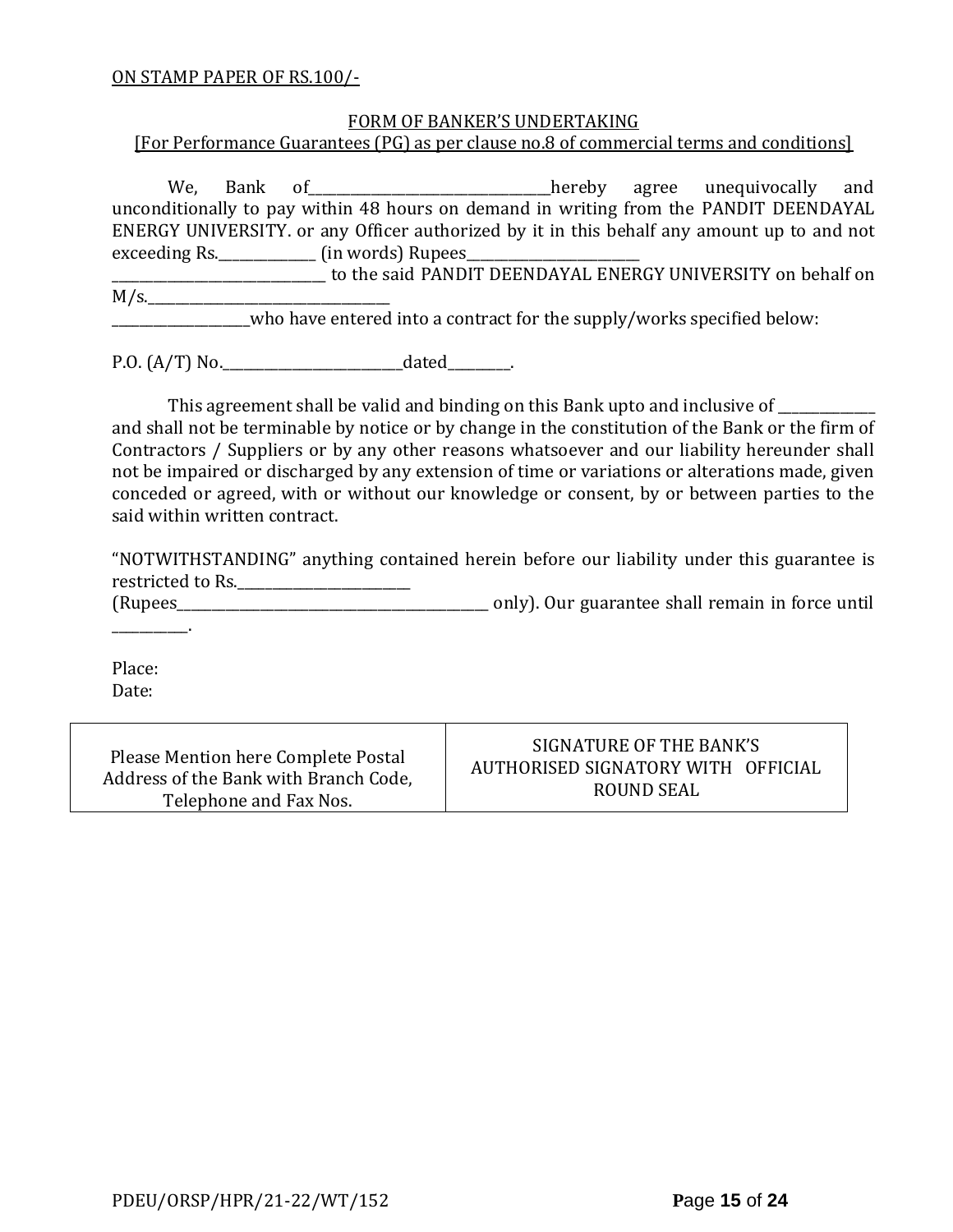#### ANNEXURE – 1

I / WE, confirm that following documents are attached with the technical bid of the offer and should be placed as a **First page** of offer.

| Sr.<br>N <sub>o</sub> | Details                                                         | Confirmation<br>(Tick $\sqrt{ }$ any one) |
|-----------------------|-----------------------------------------------------------------|-------------------------------------------|
| $\mathbf{1}$          | Firm's details as per "Annexure -2"                             | YES / NO                                  |
| 2                     | "Annexure-3"                                                    | YES / NO                                  |
| 3                     | Delivery schedule as per "Annexure- 4"                          | YES / NO                                  |
| $\overline{4}$        | Past experience details as per "Annexure-7"                     | YES / NO                                  |
| 5                     | PDEU technical specification duly signed and with seal of firm. | YES / NO                                  |
| 6                     | Undertaking-"Annexure-5"                                        | YES / NO                                  |
| 7                     | Technical & Commercial Deviation- "Annexure-6"                  | YES / NO                                  |
| 8                     | Experience Certificate-"Annexure-7"                             | YES / NO                                  |
| 9                     | Conformation of Tender Condition-"Annexure-8"                   | YES / NO                                  |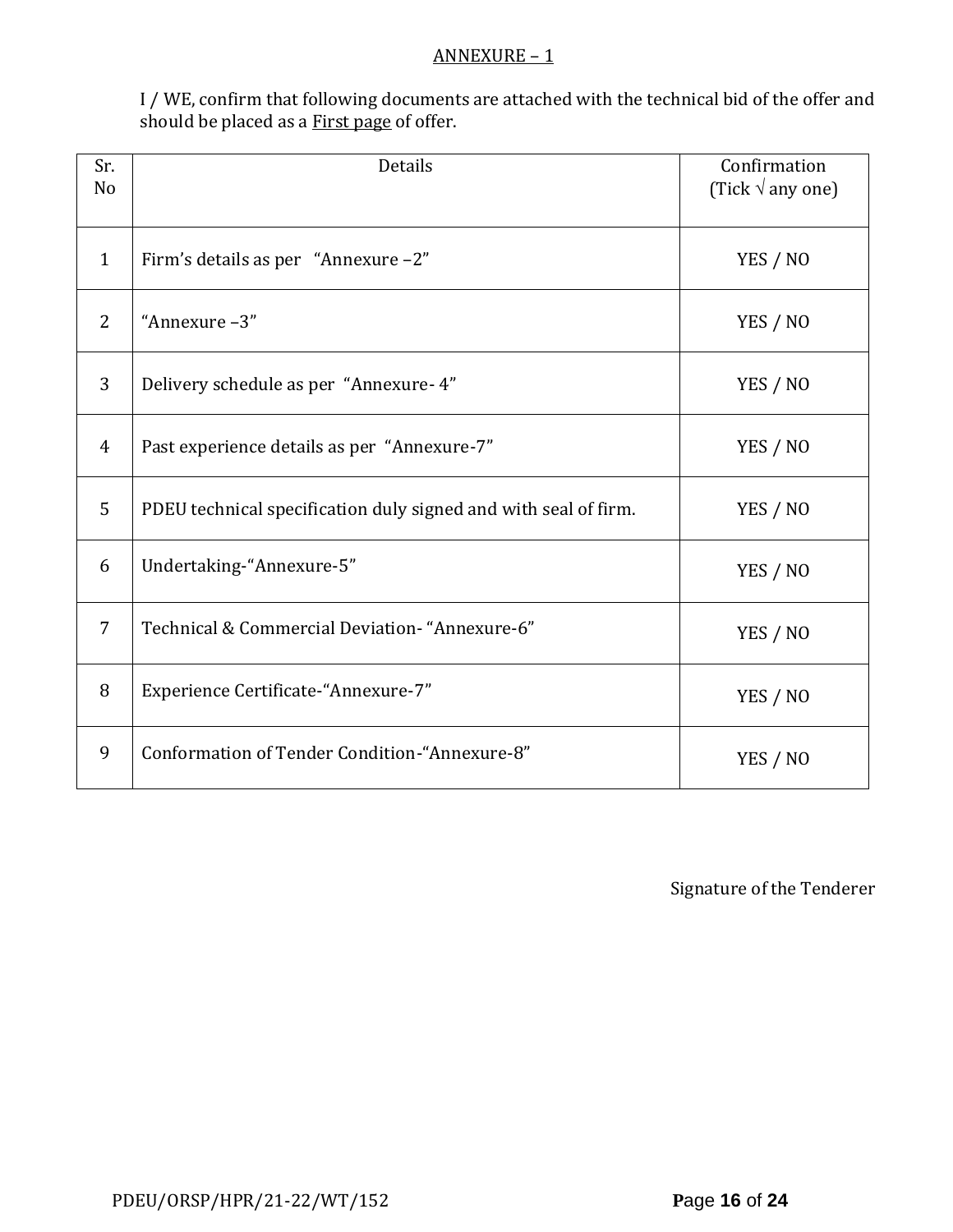#### ANNEXURE - 2 DETAILS OF THE FIRM

Tenderer shall provide all the details in this form and shall be placed as a **Second Page** of the bid.

| <b>Supplier Name</b>                                                            |                   |                                |  |                      |                                  |
|---------------------------------------------------------------------------------|-------------------|--------------------------------|--|----------------------|----------------------------------|
| Within Gujarat / Outside Gujarat                                                |                   |                                |  |                      |                                  |
| Pvt. Firm / Public Ltd. / State Govt. Under taking<br>Central Govt. undertaking |                   | (Indicate the relevant status) |  |                      |                                  |
|                                                                                 |                   |                                |  |                      |                                  |
|                                                                                 |                   |                                |  |                      |                                  |
| GST No. and GST Date                                                            |                   |                                |  |                      |                                  |
| CST No. and CST Date                                                            |                   |                                |  |                      |                                  |
| Excise No. and Excise Date                                                      |                   |                                |  |                      |                                  |
| Financial Turnover for Past 3 Years (Rupees in                                  |                   | 1st Year                       |  | 2 <sup>nd</sup> Year | 3rd Year                         |
| Lacs $(105)$                                                                    |                   |                                |  |                      |                                  |
| Custom No. and Date (If applicable)                                             |                   |                                |  |                      |                                  |
| Address of                                                                      | Registered Office | Factory / Works                |  |                      | <b>Authorized Representative</b> |
| Contact person name                                                             |                   |                                |  |                      |                                  |
| Designation                                                                     |                   |                                |  |                      |                                  |
| Address                                                                         |                   |                                |  |                      |                                  |
| City & Pin code                                                                 |                   |                                |  |                      |                                  |
| State                                                                           |                   |                                |  |                      |                                  |
| Country                                                                         |                   |                                |  |                      |                                  |
| Phone Nos.(Off.)                                                                |                   |                                |  |                      |                                  |
| Phone Nos.(Res.)                                                                |                   |                                |  |                      |                                  |
| Fax Nos.                                                                        |                   |                                |  |                      |                                  |
| STD Code.                                                                       |                   |                                |  |                      |                                  |
| Mobile No.                                                                      |                   |                                |  |                      |                                  |
| Web site address                                                                |                   |                                |  |                      |                                  |
| Email-id                                                                        |                   |                                |  |                      |                                  |
| Specimen signature                                                              |                   |                                |  |                      |                                  |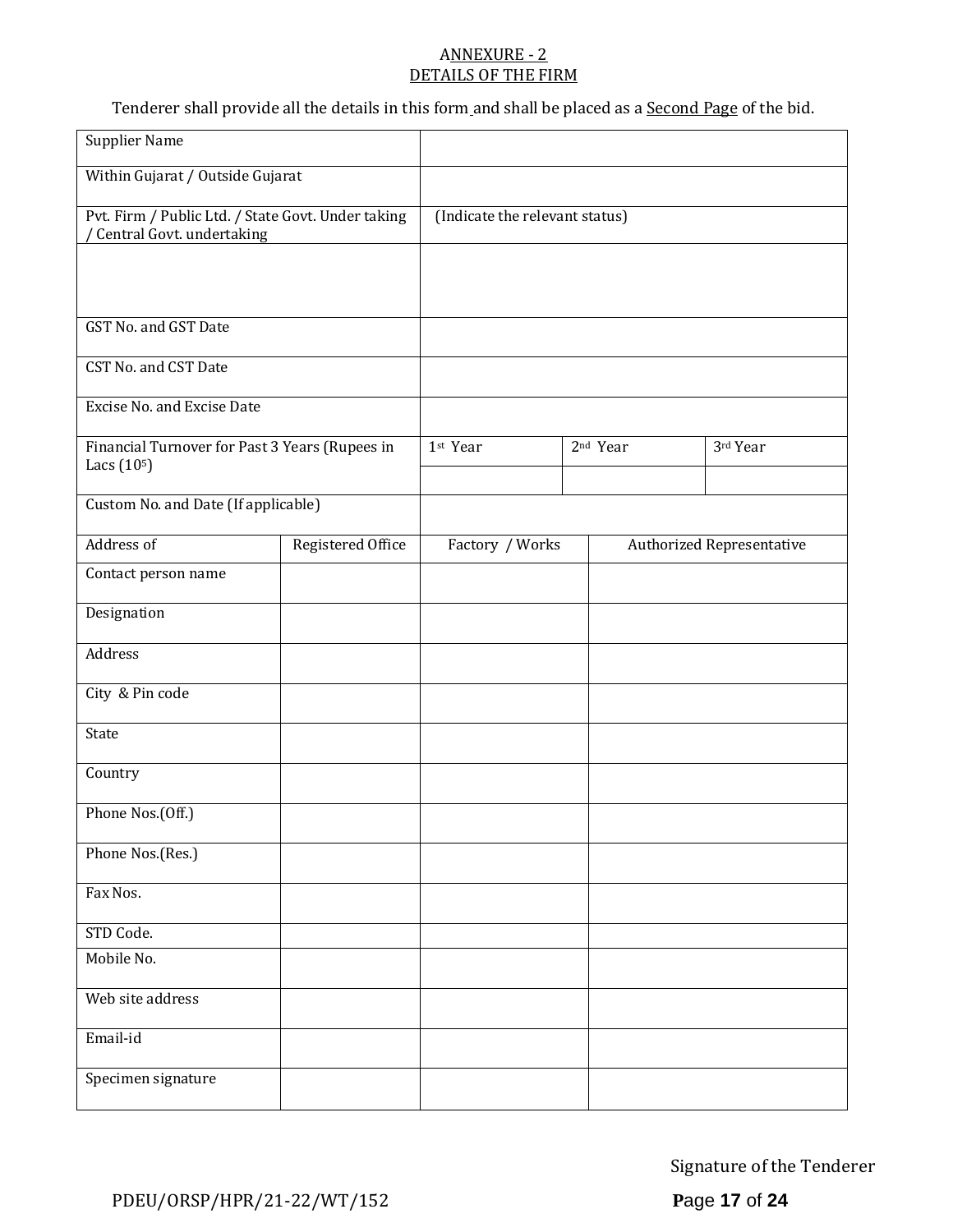# ANNEXURE-3

Tenderer shall fill up following details and shall be Third page of the Technical Bid

| $\mathbf{1}$   | PRICES: [FIRM ONLY]<br>(Please Specify YES / NO.)                                                                                    |               |
|----------------|--------------------------------------------------------------------------------------------------------------------------------------|---------------|
| 2              | <b>EXCISE DUTY: [SINGLE SLAB ONLY]</b><br>(Please Specify INCUSIVE / EXCLUSIVE /<br>EXEMPTED)                                        | $\frac{0}{0}$ |
| $\overline{3}$ | <b>GST: [IN PERCENTAGE]</b><br>(Please Specify INCUSIVE / EXCLUSIVE /<br>EXEMPTED)<br>Please quote your GST Registration No. & Date. | $\frac{0}{0}$ |
| $\overline{4}$ | PENALTY TERMS AGREED :<br>(Please Specify YES / NO.)                                                                                 |               |
| 5              | PERFORMANCE GUARANTEE TO COVER EXECUTION<br>PERIOD (SECURITY) TERMS : AGREED: (Cl.no.8)<br>(Please Specify YES / NO.)                |               |
| 6              | PERFORMANCE GUARNTEE TO COVER WARRANTY<br>PERIOD TERMS AGREED: (Wherever<br>applicable): (Please Specify YES / NO.)                  |               |
| $\overline{7}$ | <b>VALIDITY OF THE OFFER AGREED:</b><br>(Please Specify YES / NO.)                                                                   |               |
| 8              | PAYMENT TERMS AGREED:<br>(Please Specify YES / NO.)                                                                                  |               |
| 9              | ITEMS OFFERED : (Yes/No)                                                                                                             |               |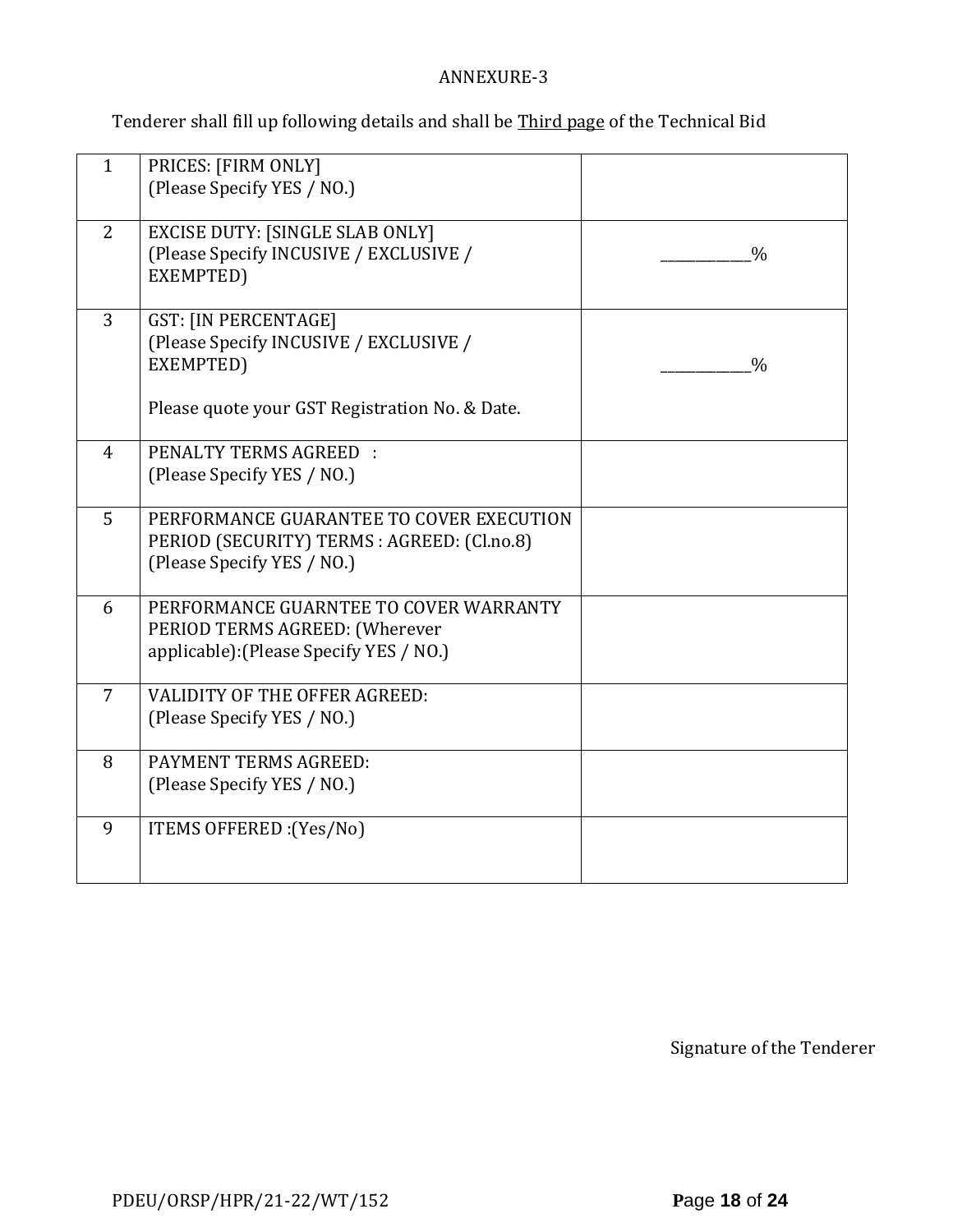# ANNEXURE – 4

# Details of the Items and Qty. offered as a Fourth Page of offer.

| Sr. | Details of the Items / Equipments Offered | Quantity<br>Offered | Status:               |
|-----|-------------------------------------------|---------------------|-----------------------|
| No. |                                           |                     | Supplier/Manufacturer |
|     |                                           |                     |                       |
|     |                                           |                     |                       |
|     |                                           |                     |                       |
|     |                                           |                     |                       |
|     |                                           |                     |                       |
|     |                                           |                     |                       |
|     |                                           |                     |                       |
|     |                                           |                     |                       |
|     |                                           |                     |                       |
|     |                                           |                     |                       |
|     |                                           |                     |                       |
|     |                                           |                     |                       |
|     |                                           |                     |                       |
|     |                                           |                     |                       |
|     |                                           |                     |                       |
|     |                                           |                     |                       |
|     |                                           |                     |                       |
|     |                                           |                     |                       |
|     |                                           |                     |                       |
|     |                                           |                     |                       |
|     |                                           |                     |                       |
|     |                                           |                     |                       |
|     |                                           |                     |                       |
|     |                                           |                     |                       |
|     |                                           |                     |                       |
|     |                                           |                     |                       |
|     |                                           |                     |                       |
|     |                                           |                     |                       |
|     |                                           |                     |                       |
|     |                                           |                     |                       |
|     |                                           |                     |                       |
|     |                                           |                     |                       |
|     |                                           |                     |                       |
|     |                                           |                     |                       |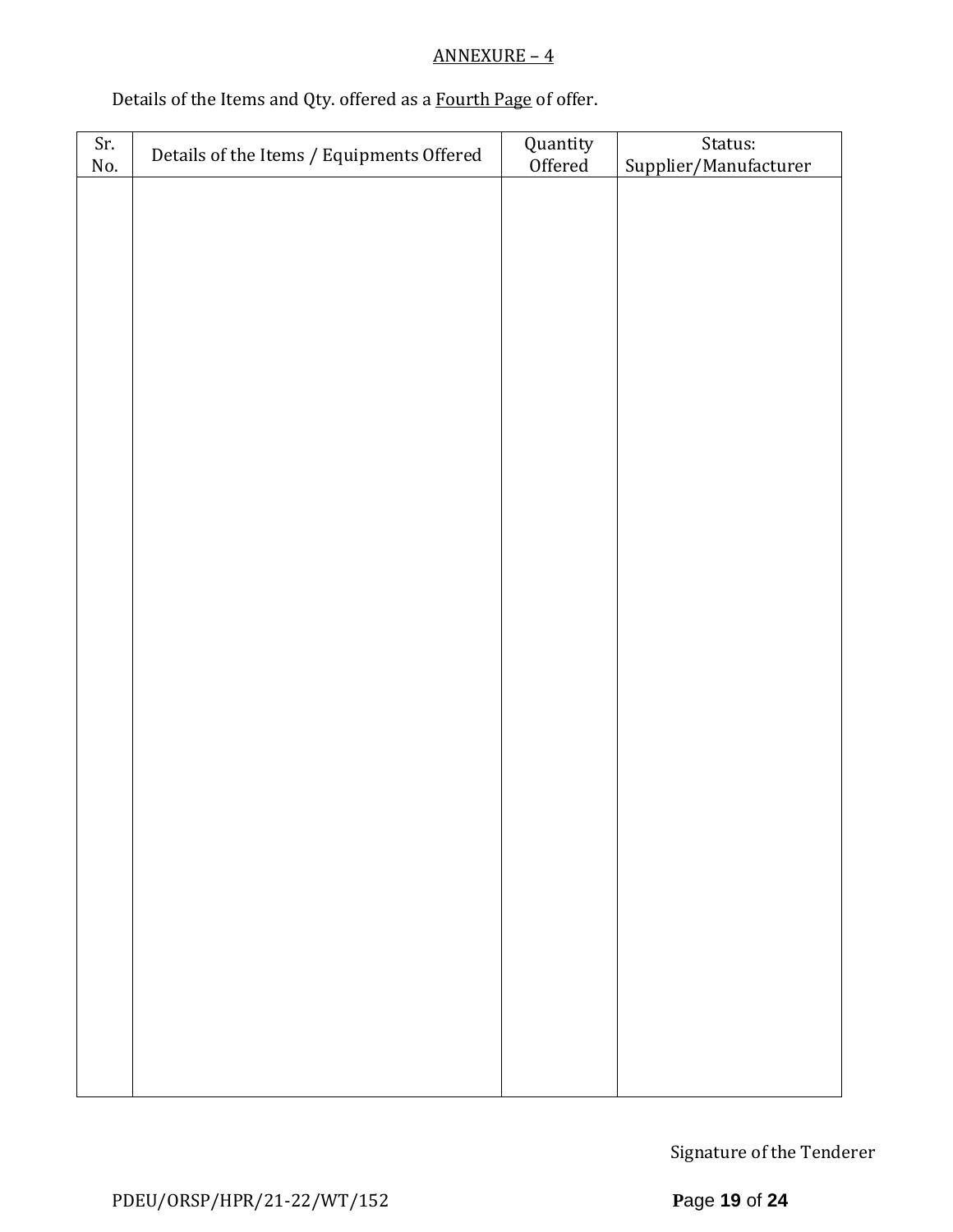#### ANNEXURE – 5

(UNDERTAKING IN REGARD TO STOP DEAL / BLACK LIST THEREOF) and should be placed as a Fifth page of offer.

Sub: Undertaking in regard to Stop Deal / Black List Thereof.

Ref: Tender No. PDEU / \_\_\_\_\_\_\_\_\_\_\_\_\_\_\_\_\_\_\_\_.

All bidders will have to furnish the following undertaking duly filled in, signed and stamped for each quoted item of the tender along with the Technical Bid.

…….

-----------------------------------------------------------------------------------------

| $I$ / We                    |                                                 |
|-----------------------------|-------------------------------------------------|
| Authorized signatory of M/S | here by certify that $M/S$                      |
|                             | is not stop deal / black listed by PDEU for the |
| tendered item.              |                                                 |

Signature of the Tenderer

Seal of the Firm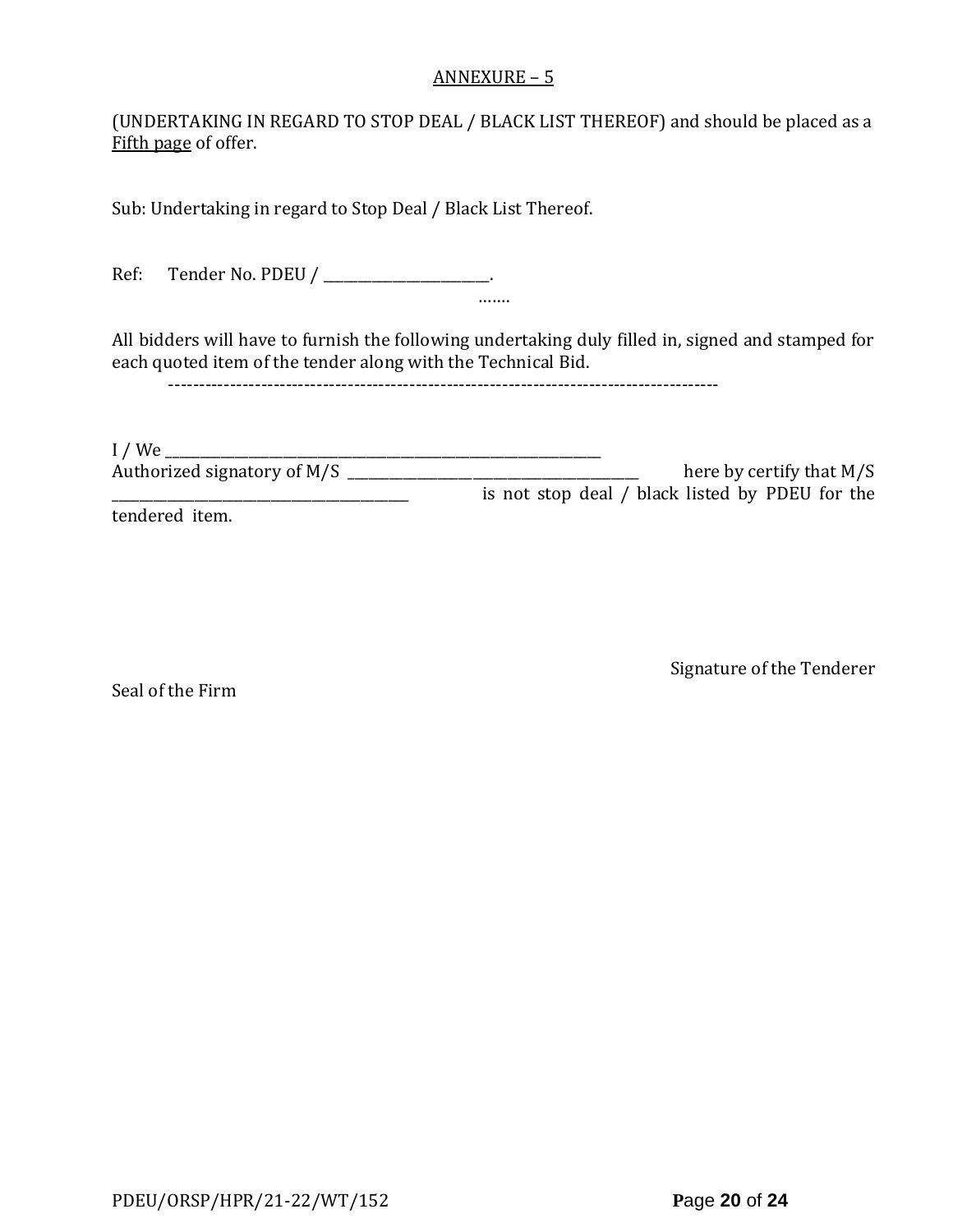#### ANNEXURE – 6 TECHNICAL AND COMMERCIAL DEVIATIONS IF ANY TO BE FURNISHED IN THIS ANNEXURE ONLY AND TO BE SUBMITTED WITH TECHNICAL BID.

We confirm that the product offered under this tender complies with all the Technical Specifications, except the deviations mentioned above. We also confirm that there are no commercial deviations other than mentioned above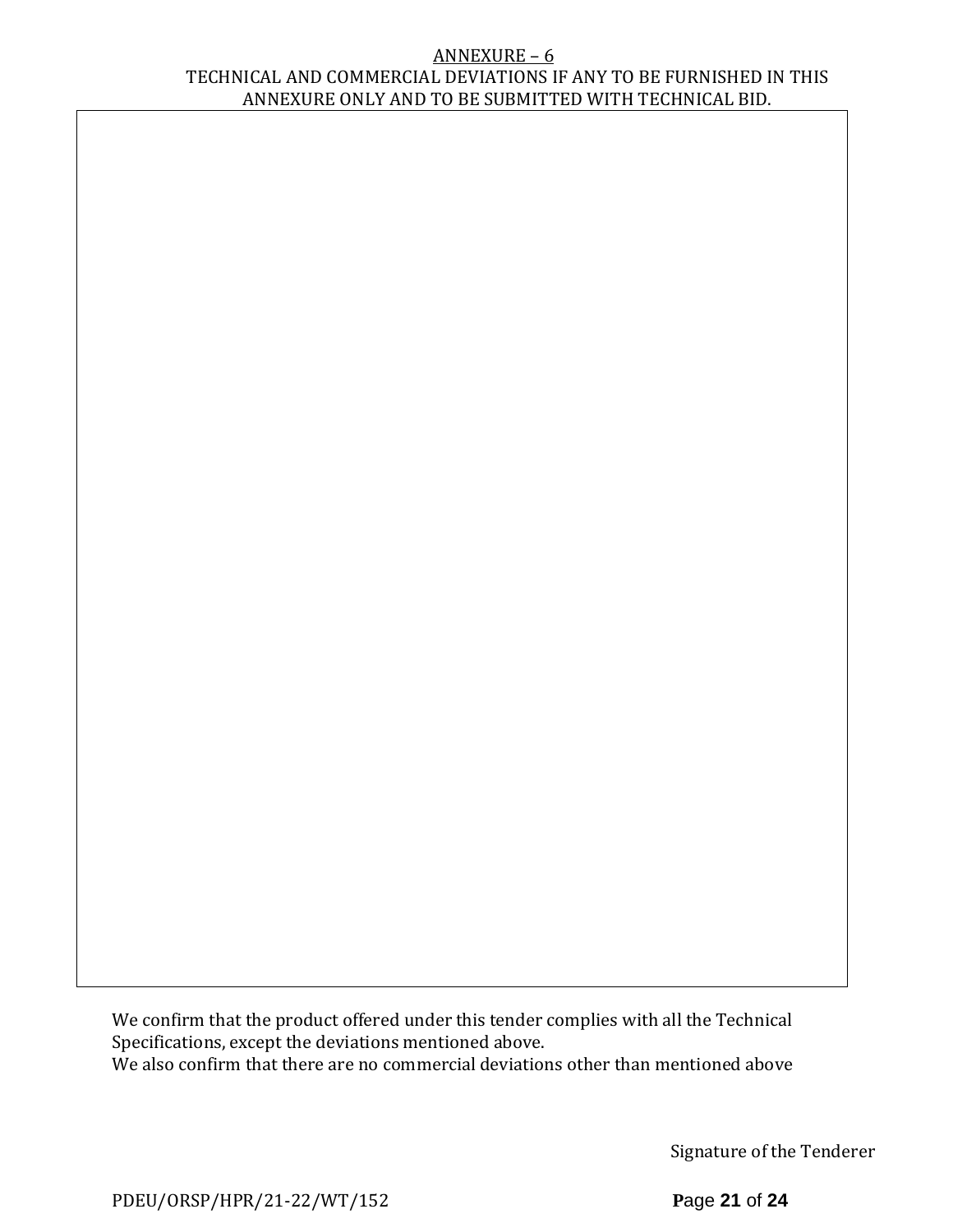#### ANNEXURE- 7

### DETAILS OF THE EXPERIENCE FOR SUPPLY OF SIMILAR TYPE OF ITEMS IN LAST THREE YEARS FROM THE DUE DATE OF TENDER:

| Sr.<br>No | <b>ITEMS</b><br><b>SUPPLIED TO</b> | ORDER<br><b>REFERENCE</b><br>No. & DATE | <b>ITEMS</b> | Qty. | ORDER FULLY<br>EXECUTED.<br>YES/NO | STATUS, IF<br>ORDER UNDER<br><b>EXECUTION</b> | <b>REMARKS</b> |
|-----------|------------------------------------|-----------------------------------------|--------------|------|------------------------------------|-----------------------------------------------|----------------|
| 1)        |                                    |                                         |              |      |                                    |                                               |                |
| 2)        |                                    |                                         |              |      |                                    |                                               |                |
| 3)        |                                    |                                         |              |      |                                    |                                               |                |
| 4)        |                                    |                                         |              |      |                                    |                                               |                |
| 5)        |                                    |                                         |              |      |                                    |                                               |                |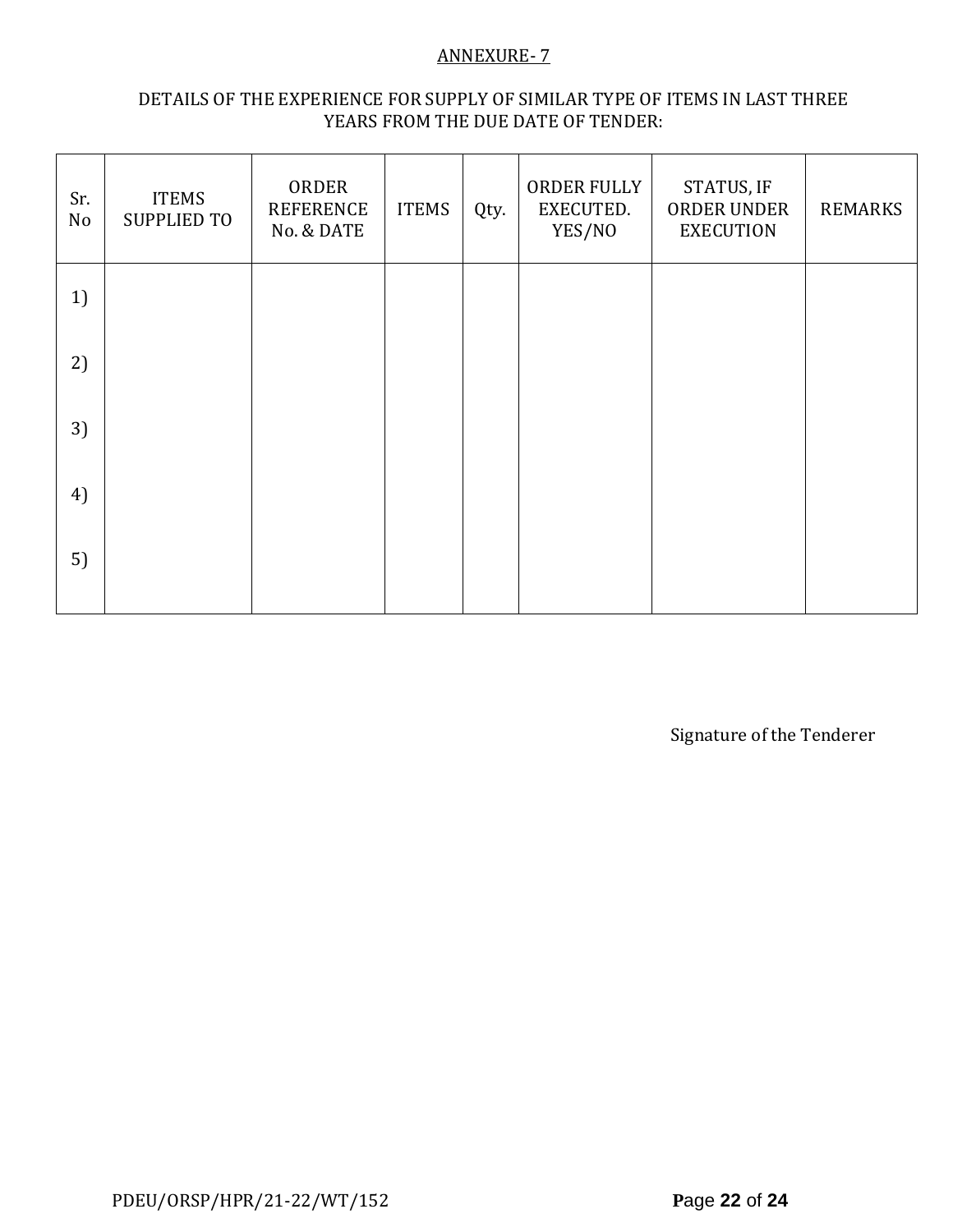#### ANNEXURE – 8

Subject: Supply of \_\_\_\_\_\_\_\_\_\_\_\_\_\_\_\_\_\_\_\_\_\_\_\_\_\_\_\_\_\_\_\_\_\_\_\_\_\_

Reference: Tender enquiry No. PDEU/ / Due on date: / / 200.

In connection with the above subject and reference I/ We confirm the following:

- 1. I / We, the undersigned have read and examined the Tender Specifications and commercial terms and conditions of tender under reference.
- 2. I / We, declare that our Technical Bid is strictly in line with the Tender specifications (except the deviations shown in Annexure No.7.
- 3. Further, I / We also agree that additional conditions / deviations, if any, found in the Commercial terms & conditions (except mentioned in the Annexure-7), our offer shall be outrightly rejected without assigning any reason thereof.

Seal of the Firm Signature of the Authorised Representatives of the firm

Date:

Name:

Status:

Name of the Tendering Firm / Agency: